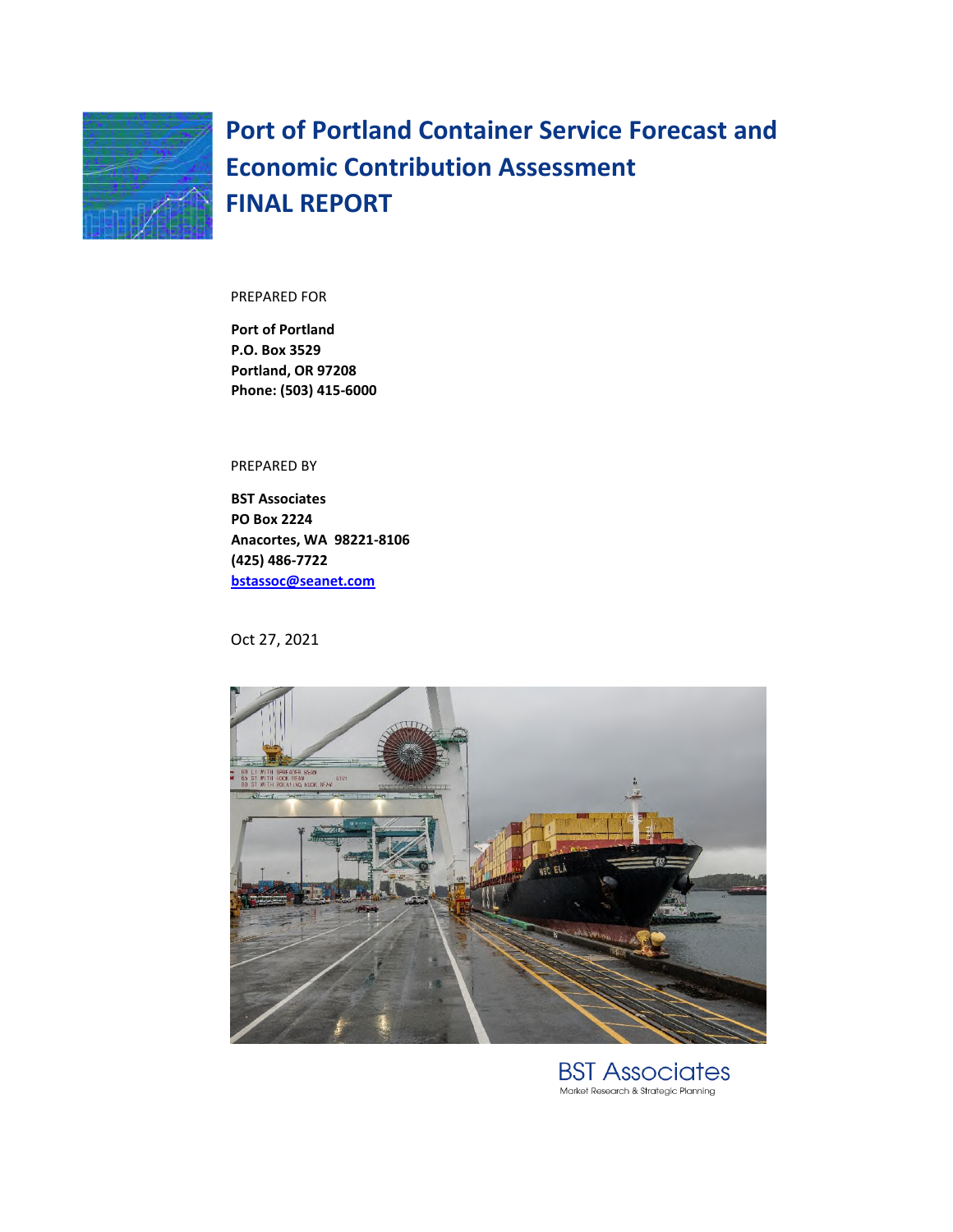# **Table of Contents**

| Economic Contribution from Container Service at Portland to the Supply Chain12 |
|--------------------------------------------------------------------------------|
|                                                                                |
|                                                                                |
|                                                                                |
|                                                                                |
|                                                                                |
|                                                                                |
|                                                                                |
|                                                                                |
|                                                                                |
|                                                                                |
|                                                                                |

# **List of Tables**

| Table 3-4: 2030 Container Volumes by Oregon Region (Full Containers)18 |  |
|------------------------------------------------------------------------|--|
|                                                                        |  |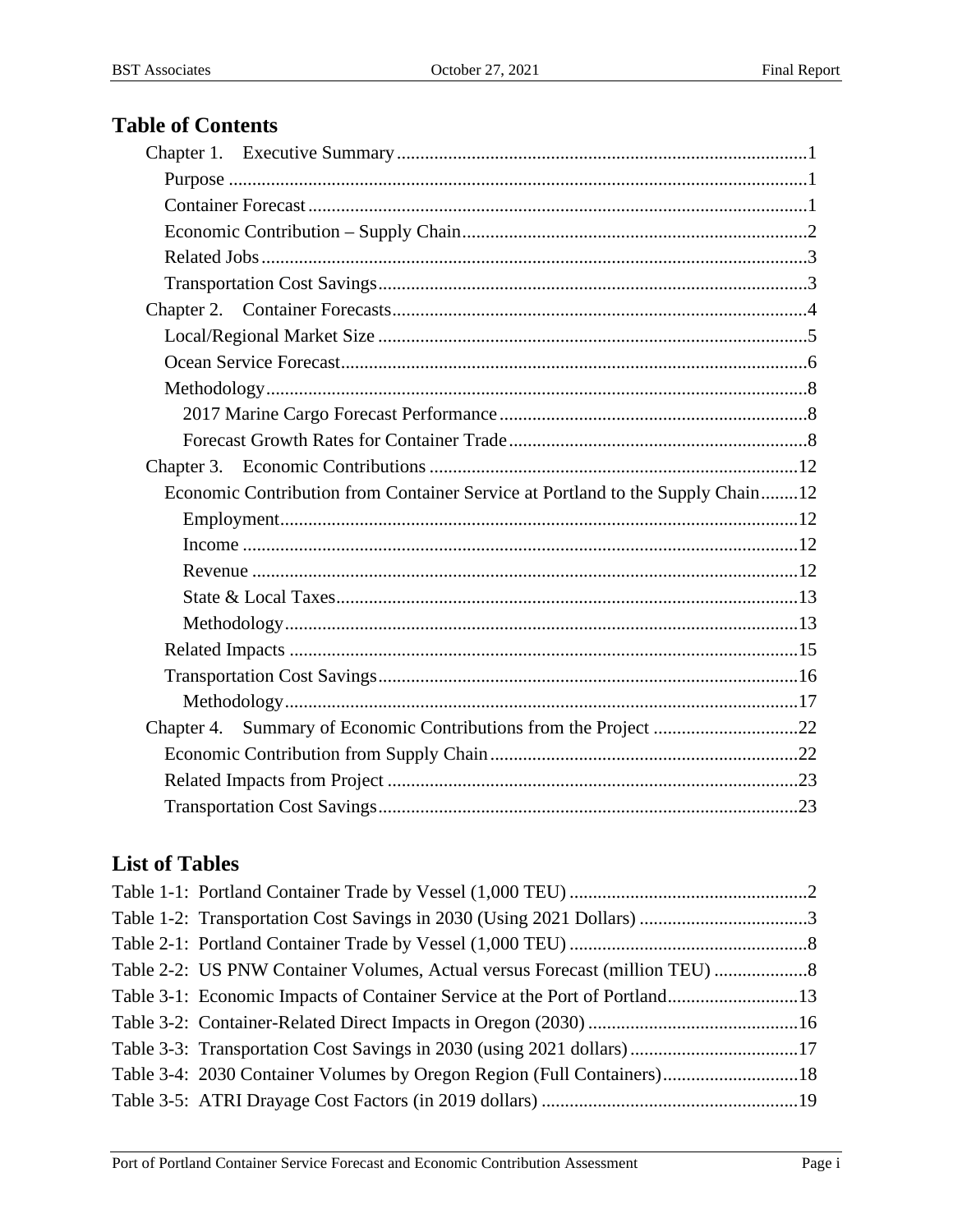# **List of Figures**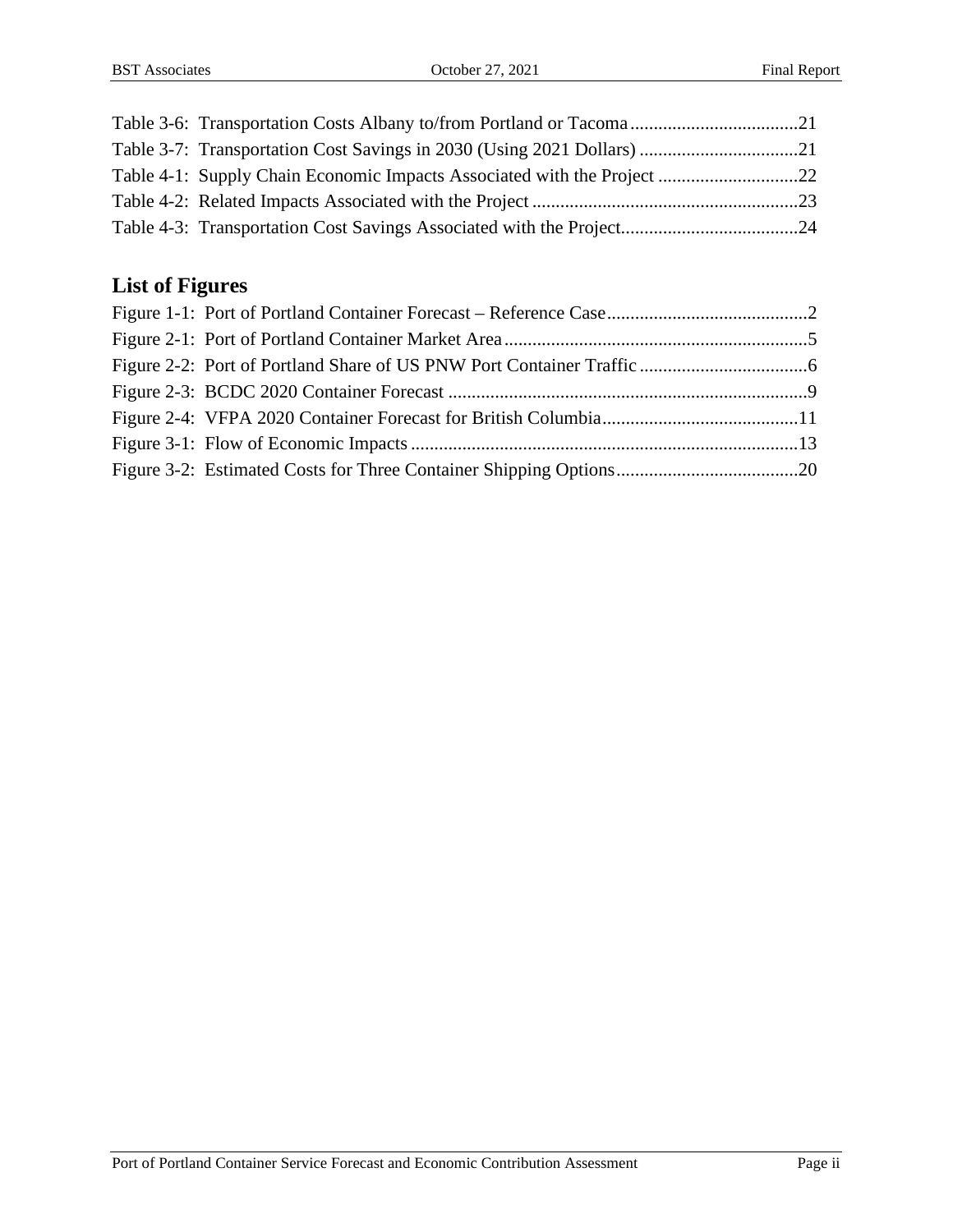# **Chapter 1. Executive Summary**

## Purpose

BST Associates was retained to update the Port of Portland container forecast and to prepare an economic contribution assessment associated with this container traffic.

The following report was developed for the Port of Portland as input for grant applications. Key findings are summarized below.

## Container Forecast

Container operations at the Port of Portland restarted at the beginning of 2020, when SM Line commenced a new weekly service that connected Portland with ports in Asia. In the past few months, several other lines have chosen Portland for additional service:

- SM Line will now supplement the existing service with calls by extra-loader vessels every other week.
- SM line has also formed a partnership with Union Pacific Railroad to offer intermodal service from Portland to Chicago.
- MSC is adding a weekly call in Portland to its existing "Santana" service from China to the Pacific Northwest. Portland will serve as the first port of call on this route.
- Lotus Containers has chartered six vessel calls from Ocean 7 starting mid-August with calls at Portland every three weeks, with each vessel carrying around 600 containers.
- Portland has also begun receiving chartered vessels carrying 200 to 300 domestic 53 foot containers per ship, with these ad-hoc calls scheduled to run through 2022.
- Additional negotiations are underway that may add more long-term container service on a bi-weekly or weekly basis.

Some of these services have started in response to congestion at other ports caused by the impacts of Covid-19 on the supply chain, and these services are expected to continue until that congestion is resolved. However, the existing SM Line Rose service and the MSC Santana service are projected to continue after the congestion is resolved, under both the reference and high case forecast scenarios.

Under the low, reference and high cases forecast volumes are projected to grow to approximately 143,000 TEU (low), 177,000 TEU (reference), 214,000 TEU (high) by 2030. (See Table 1-1).

Figure 1-1 illustrates the container forecast from 2021 to 2045. This graph separates cargo volumes that are projected for the short term (through 2023) from those expected to last for the long-term. The short-term volumes are primarily related to Covid-19 supply chain problems, while the long-term volumes primarily serve the local/regional market.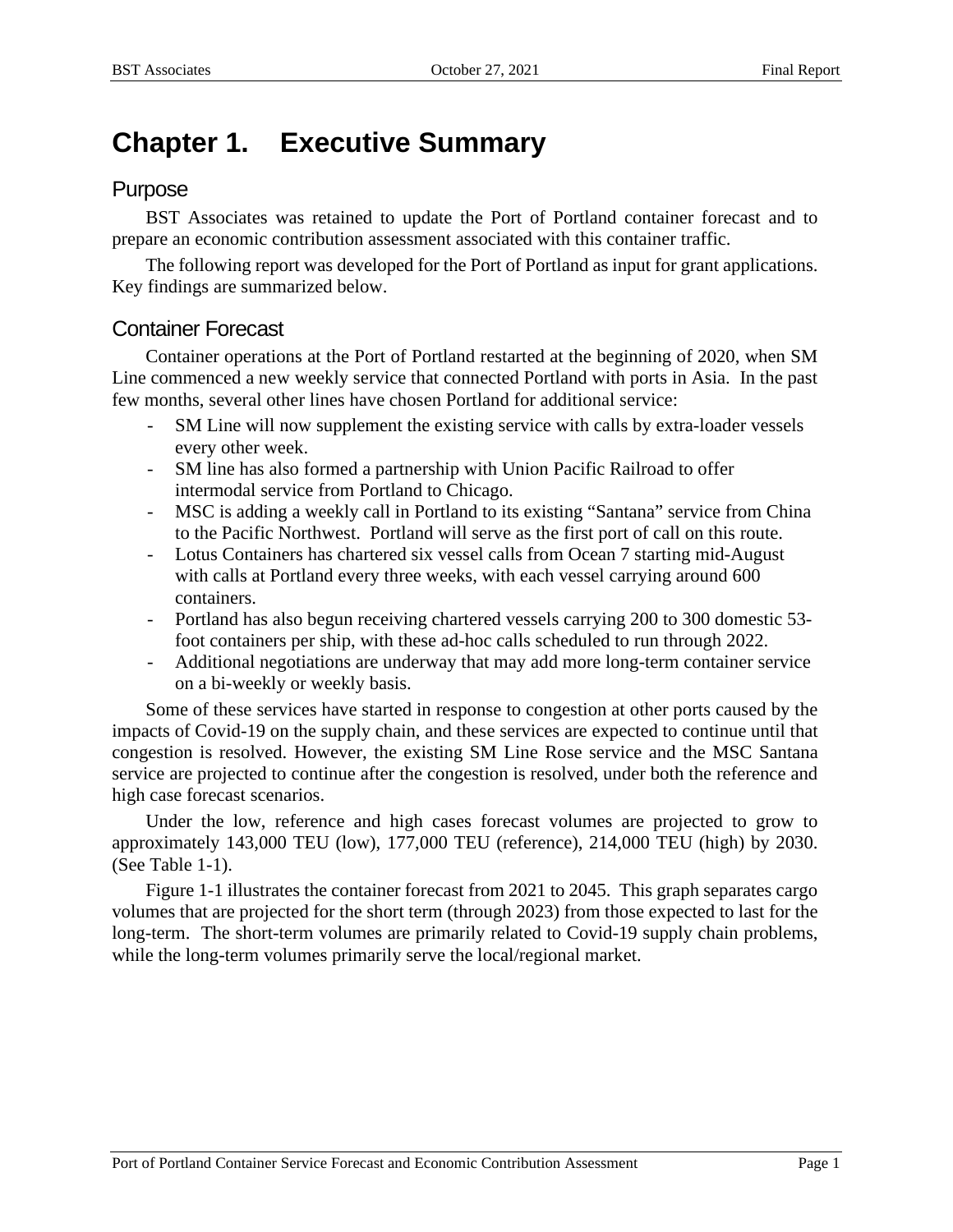|                  |           | <b>History</b>           |                | <b>Forecast</b> |      |      | <b>Compound Annual</b><br><b>Growth Rate</b> |               |                  |
|------------------|-----------|--------------------------|----------------|-----------------|------|------|----------------------------------------------|---------------|------------------|
| <b>Direction</b> | Case      | 2000                     | 2010           | 2020            | 2021 | 2030 | 2045                                         | 2000-<br>2021 | $2021 -$<br>2045 |
|                  | Low       |                          | $\blacksquare$ | $\blacksquare$  | 111  | 143  | $\blacksquare$                               |               | 0.0%             |
| Total            | Reference | 290.9                    | 181.1          | 58              | 115  | 177  | 219                                          | $-4.3%$       | 2.7%             |
|                  | High      | $\overline{\phantom{0}}$ | $\sim$         | $\blacksquare$  | 122  | 214  | 314                                          |               | 4.0%             |

**Table 1-1: Portland Container Trade by Vessel (1,000 TEU)** 

Source: BST Associates





## Economic Contribution – Supply Chain

Under the reference case forecast for 2030, the economic contributions resulting from the forecasted container terminal activity of 177,000 TEU at the Port of Portland include:

- Employment
	- o 719 direct, full-time-equivalent jobs,
	- o 1,619 total jobs (direct, indirect and induced).
	- o Each direct job supports 1.25 additional jobs.
- $\bullet$  Income<sup>1</sup>
	- o Direct income is projected to be \$57 million in 2030. These are family wage jobs, with an average payroll (wages plus benefits) of \$79,000 per job, which is 36% percent higher than the statewide average wage.
	- o Each \$1 of direct income supports \$2.8 of additional income.

<sup>&</sup>lt;sup>1</sup> Dollar estimates are reported in 2021 dollars.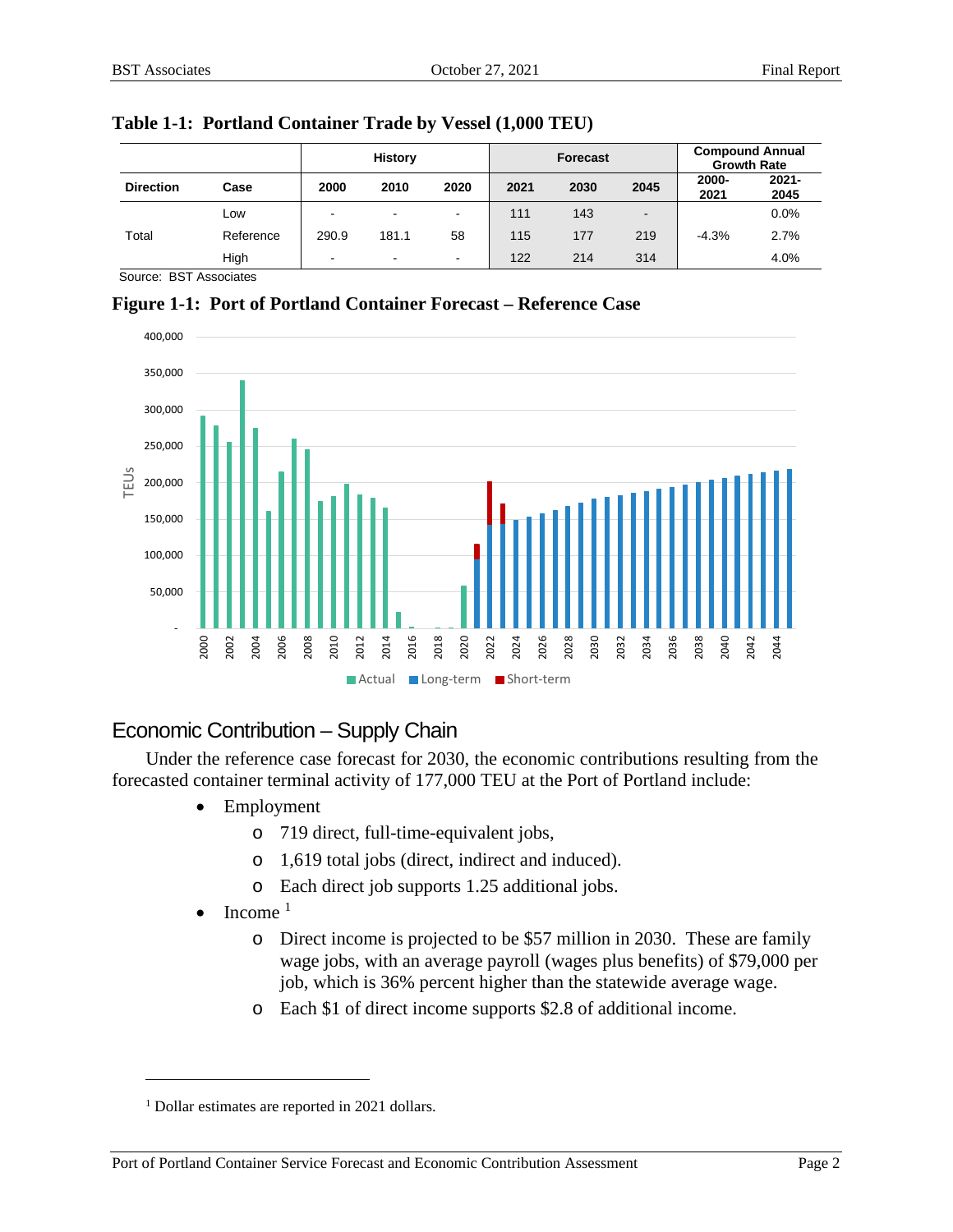- o Total income is projected to be \$215 million (direct, indirect and induced effects).
- Revenues
	- o \$143 million (from key sectors in the supply chain serving the Port) in 2030.
- State and Local taxes
	- o Approximately \$21 million.

## Related Jobs

The total value of containerized trade that moves through the Port of Portland in 2030, to or from Oregon importers and exporters, is projected to be \$1.98 billion. This includes \$408.4 million in exports and \$1.57 billion in imports. This level of activity supports:

- A total of 11,388 direct jobs, including 4,722 jobs related to exporters and 6,666 related to importers.
- Total direct income of \$447.4 million, including \$148.3 million related to exports and \$299.2 related to imports.

## Transportation Cost Savings

The resumption of container service at Portland has reduced transportation costs for many Oregon businesses. Prior to re-introduction of container service, shippers and receivers trucked containers directly to terminals in Seattle or Tacoma (i.e., the Northwest Seaport Alliance, or NWSA), or trucked containers to/from Portland and then used rail shuttle service to/from the NWSA facilities.

Trucking containers to the Port of Portland and using ocean services at Portland generates significant savings for shippers. The transportation cost savings that result from container service at Portland are projected to be  $$31.5$  million in 2030.<sup>2</sup>

|                           |                   | Transportation Costs (\$ million) <sup>3</sup> |                           |                |  |  |  |
|---------------------------|-------------------|------------------------------------------------|---------------------------|----------------|--|--|--|
| Region                    | <b>Containers</b> | <b>With service</b>                            | <b>Without</b><br>service | <b>Savings</b> |  |  |  |
| Portland-North Willamette | 26.297            | \$4.9                                          | \$18.0                    | \$13.1         |  |  |  |
| Middle Willamette         | 23,882            | \$11.1                                         | \$25.4                    | \$14.3         |  |  |  |
| Southern Oregon           | 879               | \$1.0                                          | \$1.6                     | \$0.5          |  |  |  |
| Central Oregon            | 5,230             | \$4.6                                          | \$7.7                     | \$3.1          |  |  |  |
| Eastern Oregon            | 743               | \$1.1                                          | \$1.6                     | \$0.4          |  |  |  |
| <b>Oregon Total</b>       | 57,031            | \$22.7                                         | \$54.2                    | \$31.5         |  |  |  |

|  | Table 1-2: Transportation Cost Savings in 2030 (Using 2021 Dollars) |  |  |  |
|--|---------------------------------------------------------------------|--|--|--|
|--|---------------------------------------------------------------------|--|--|--|

Source: BST Associates, Port of Portland, Tioga Group

<sup>&</sup>lt;sup>2</sup> Transportation cost savings determined by estimating differential in trucking costs by region to Portland versus trucking/intermodal service to ports in the Seattle/Tacoma area.

<sup>3</sup> Includes imports and exports.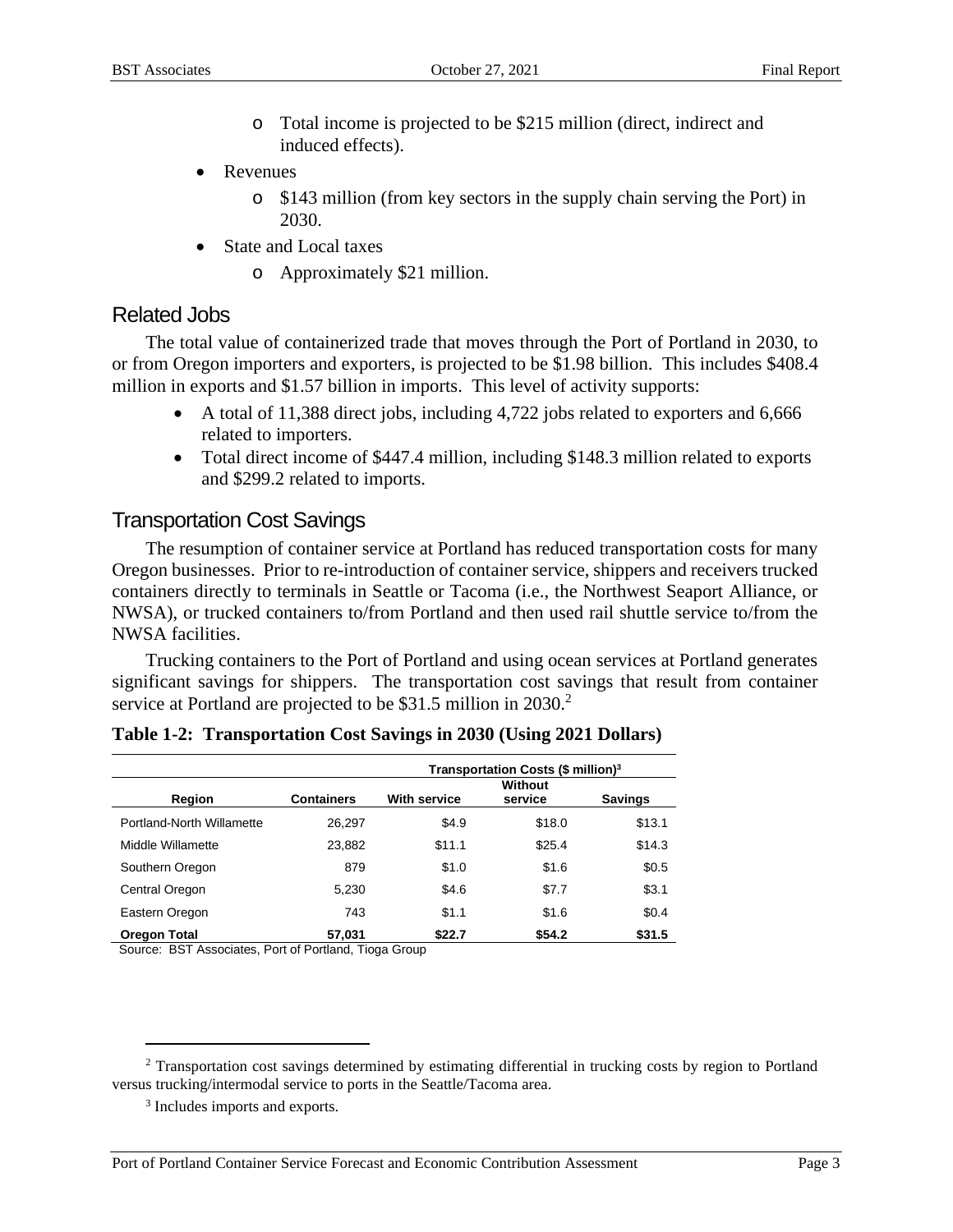# **Chapter 2. Container Forecasts**

In the US Pacific Northwest, container trade is centered at the NWSA. Portland lost container service in 2015, after handling more than an average of 200,000 TEU per year since 2000. Recently, the Port of Portland has attracted new services, providing a boost to both current and projected future volumes. The new shipping services were attracted to Portland for several reasons, including the cost advantages for regional cargoes, the availability of port terminal capacity, high productivity from the Portland labor force, and relatively uncongested inland rail access.

The services that have commenced operations at the Port of Portland include:<sup>4</sup>

- SM Line started a weekly trans-Pacific liner service in Portland in early 2020. SM Line will now supplement the service with calls by extra-loader vessels every other week. SM Line has also formed a partnership with Union Pacific Railroad to offer intermodal through service from Portland to Chicago.
- MSC added a weekly call in Portland to its existing "Santana" service from China to the Pacific Northwest. The new rotation is: Yantian, Shanghai, Portland, Tacoma, Yantian. Portland will serve as the first port of call on this route.
- Since mid-August (2021), Lotus Containers, has started bringing in chartered vessels on the Ocean 7 service with calls every three weeks at the port. Each vessel call carries approximately 600 containers.
- Portland has also begun receiving chartered vessels carrying 200 to 300 domestic 53-foot containers per ship, with the ad-hoc calls presently anticipated to run through at least 2022.

Given the new commitments of vessel services using Portland, volume comparisons against recent historical volumes are difficult to ascertain. The long-term prospect for container shipping at the Port of Portland depends on several factors. Shipping analysts indicate that "carriers must generate enough local import and export cargo to warrant the one-day journey up the Columbia River, as well as the federal harbor maintenance fee and port charges, in order to make a Portland stop worthwhile".<sup>5</sup>

Productivity of labor was a major issue for Portland in the past, but increased productivity is a key driver behind the new container services. A key reason for the previous loss of container service was a dispute between the terminal operator at the time and labor, which led to delays in moving cargo and increased costs to shippers. However, this issue has been resolved. According to a recent article:

"The flurry of activity represents a stark change for Portland, which had no weekly liner services for four years until early 2020 when SM Line added the port to its Pacific Northwest rotation. Portland, which handled more than 300,000 TEU a year from 2010 to 2015, lost its liner services due to a jurisdictional dispute involving the International Longshore & Warehouse Union (ILWU) and International Container Services Inc (ICTSI). ICTSI operated Portland's only container facility, Terminal 6, from 2010 to 2017. Mike

<sup>4</sup> Portland popularity growing among trans-Pacific carriers, Journal of Commerce, September 8, 2021.

<sup>5</sup> SM Line gives Portland a container comeback opening, Journal of Commerce, January 9, 2020.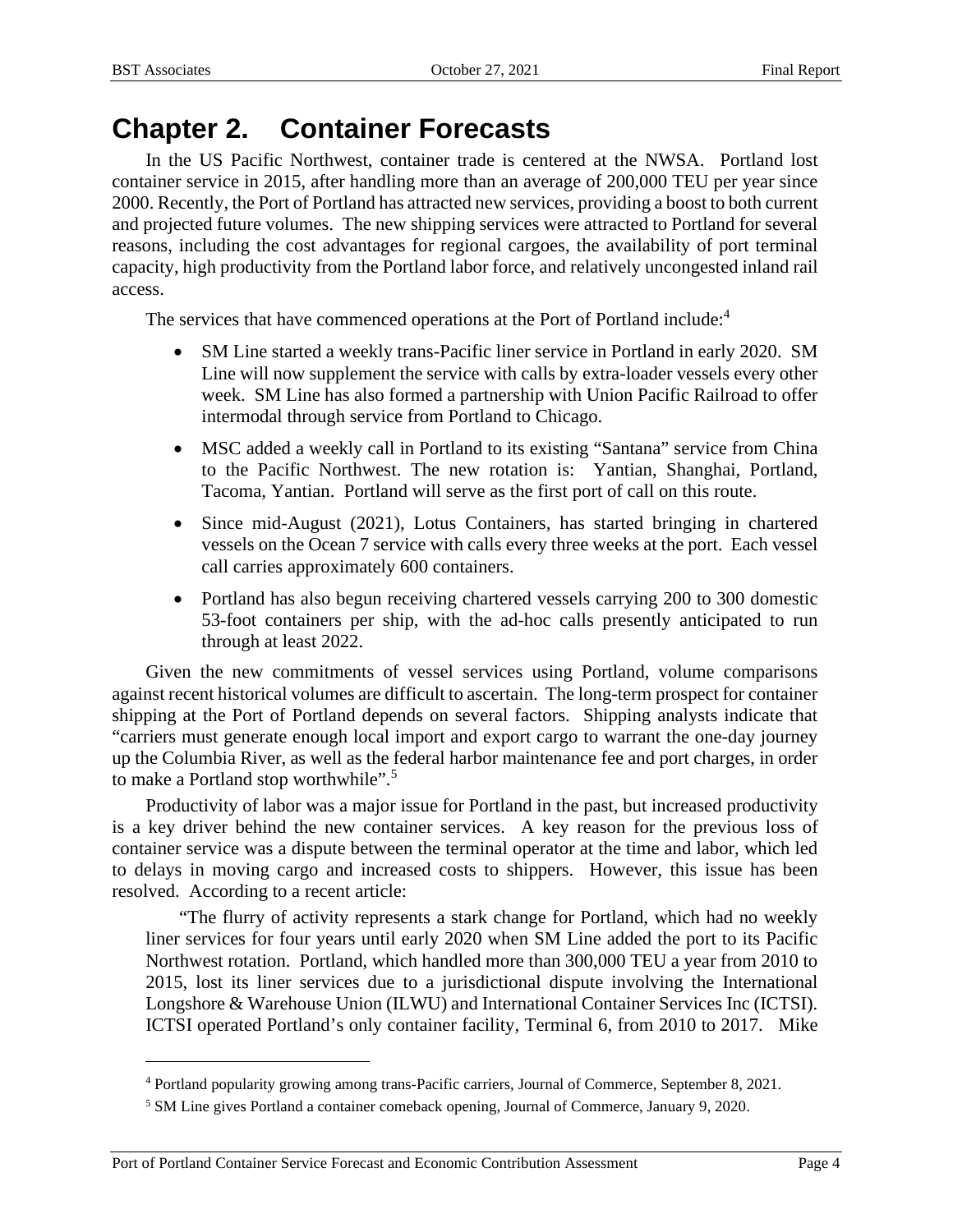Stanton, president of ILWU Local 8 in Portland, said Tuesday the local "fully supports the port's mission" to partner with industry to create jobs in Oregon and the Columbia River region."<sup>6</sup>

Compounding the problem for Portland was a rapid increase in the size of container vessels. The Columbia River navigation channel provides 43 feet of water depth, but the newest container vessels draw more than 50 feet of water. In addition, container lines have increasingly focused on load centering, in which container traffic is funneled through only a few select ports. However, the impact of Covid-19 has led to serious congestion at the major container ports, and forced shipping lines to re-consider using smaller, less-congested ports like Portland.

The larger vessels provide lower costs per container, if high load factors can be maintained. However, the smaller vessels now calling at Portland require fewer containers to operate at high load factors, and can be competitive with the larger vessels. A report prepared for Port Metro Vancouver (PMV) explored the expected vessel distribution with and without the proposed Roberts Bank Terminal 2 that is currently in the planning stages.<sup>7</sup> The report concluded that smaller vessels (i.e., 2,500 to 4,500 TEU) will likely continue to be operating in the Pacific Northwest (PNW) container trade in 2035, despite the rapid shift to larger vessels by most carriers. This size of vessel is well within the operating specifications of Columbia River navigation channel.

## Local/Regional Market Size

Portland's local container market mainly consists of an area that includes Oregon, southern Idaho, and the region served by the barge system in Southeast Washington and Northern Idaho, as shown in Figure 2-1. Products in this market area can move either via Columbia River ports (primarily the Port of Portland) or container ports in Puget Sound. Some cargo also moves through other ports (e.g., Oakland, Los Angeles and Long Beach, et al.) depending upon the location of the shipper and the trade route.



**Figure 2-1: Port of Portland Container Market Area** 

<sup>&</sup>lt;sup>6</sup> Portland popularity growing among trans-Pacific carriers, Journal of Commerce, September 8, 2021.

<sup>&</sup>lt;sup>7</sup> Mercator. Roberts Bank Terminal 2 Container Vessel Call Forecast Study, prepared for Metro Port Vancouver, November 2018.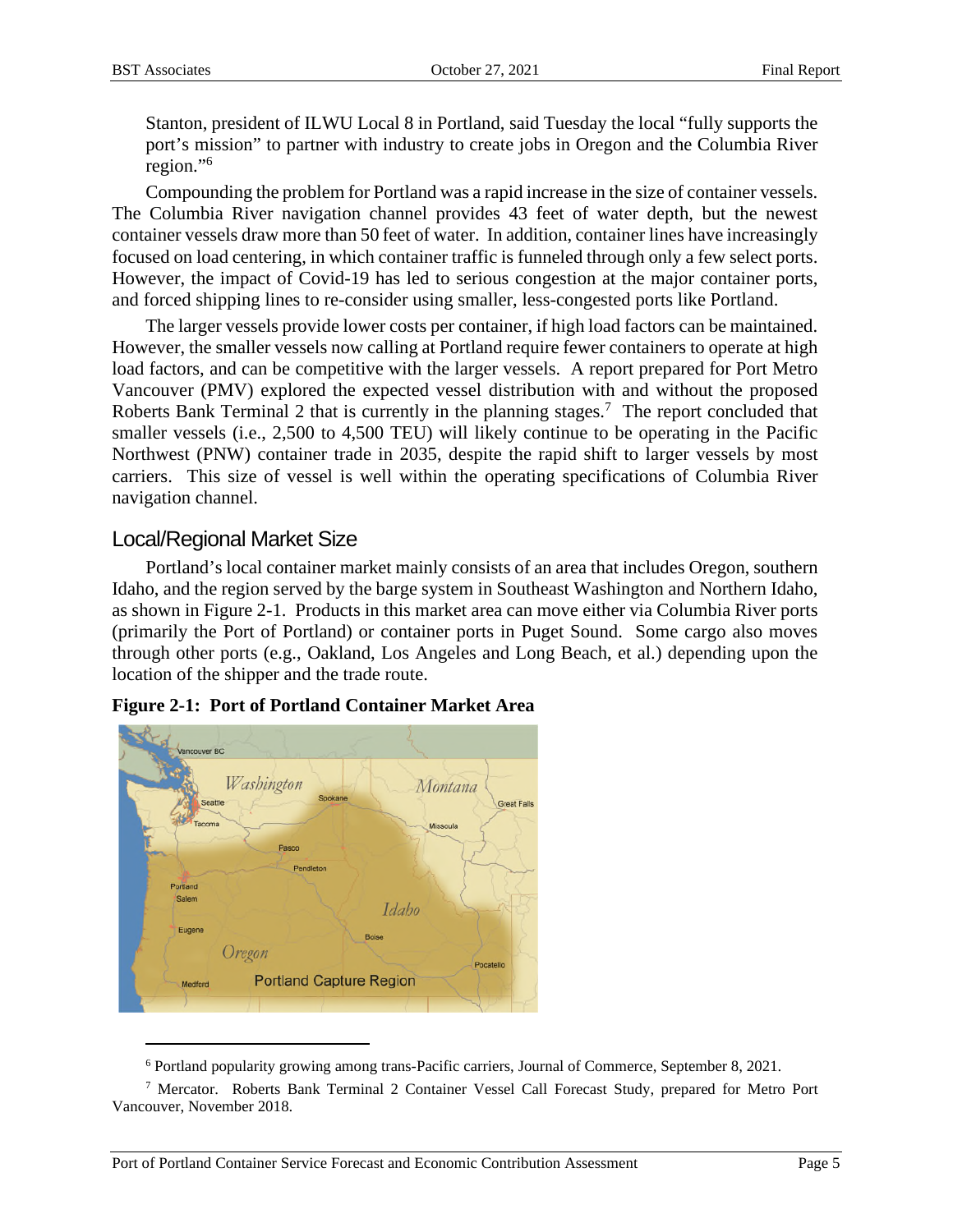#### Source: Port of Portland

The local/regional market served by the Port of Portland imports and exports goods equivalent to approximately 261,000 full TEU each year <sup>8</sup> Portland is currently capturing about 7% of the potential local/regional market, with the rest going through NWSA terminals or other ports. It is anticipated that Portland will attract a larger portion of the local/regional market in future years.

The MSC service is also targeting the local/regional market, which increases the potential volumes moving through Portland.

The Port is expected to re-capture around 50% of the local/regional market within the forecast period. As a share of US PNW port container traffic, the Port is projected to have slightly less than 4% of the region's container traffic under the reference case. Portland consistently captured 4.0% to 9.5% of US PNW container traffic from 2000 to 2014, as shown in Figure 2-2.



**Figure 2-2: Port of Portland Share of US PNW Port Container Traffic** 

## Ocean Service Forecast

BST Associates updated the container forecast by taking into account the services using the Port of Portland and updating annual growth rates. Projected volumes in 2022 and 2023 reflect expected additional cargo volumes from existing and new services. From 2025 to 2045, growth is projected at annual rates 1.8% growth is projected under the reference case.

The Port of Portland and its partners (State of Oregon, private sector firms) have worked to overcome past difficulties, and these efforts have produced substantial success. Container volumes in 2045 are projected to be 219,000 TEU under the reference forecast and 314,000 TEU under the high forecast.

Key assumptions include:

<sup>&</sup>lt;sup>8</sup> Port of Portland estimates for full containers using data from PIERS for the period 2020-Q2 through 2021 Q-2.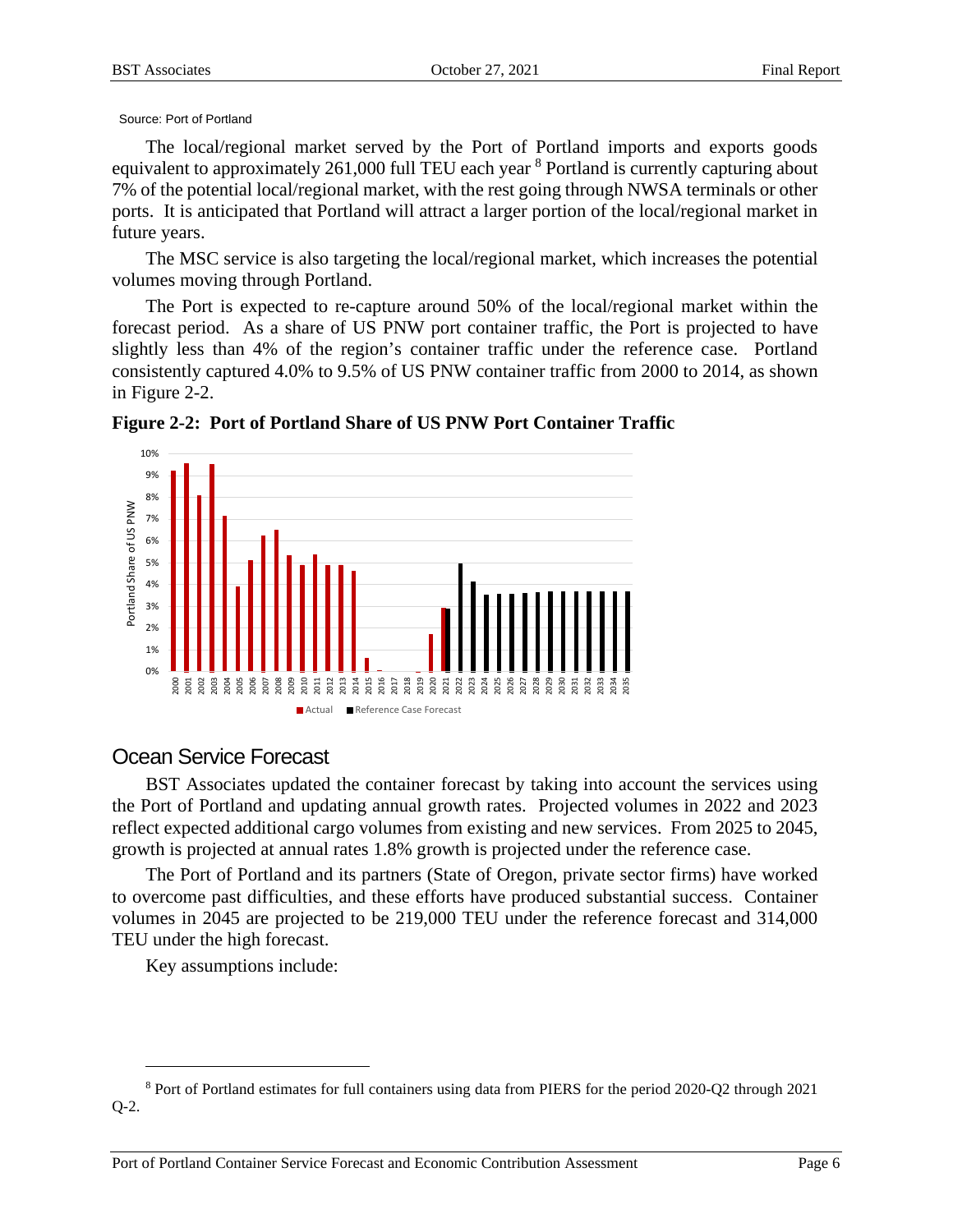- Existing container services remain in Portland and grow as projected under the reference and high case scenarios. This assumes that the Port of Portland regains shares of the local/regional market.
- Under the low forecast, container service would cease before 2045, assuming a combination of three factors: new vessels constructed for transpacific deployment trend larger than the capability of the Port to handle, the port does not maintain or upgrade existing equipment and infrastructure, and the Columbia River Navigation Channel is not deepened beyond its current authorized depth.
- Exports have traditionally represented the largest share of the Port's container traffic, accounting for more than 76% of containers from 1999 to 2005. However, in recent years, exports and imports have both accounted for 50% of the trade, which is beneficial to carriers.
- Exporters have been negatively impacted by US trade policy and the high cost and decreased capacity of ocean transportation. In the US PNW, containerized exports decreased by  $18\%$  in the last 4 years.<sup>9</sup> The reference and high forecast assumes that exporters will begin to increase export volumes as container service is restored to the level of prices and capacity that existed prior to Covid-19.
- Export opportunities for specialized products like chill and frozen meat and vegetable products could represent additional growth in Portland.
- US West Coast container imports increased by 25% in the last 4 years.<sup>10</sup> This overloaded the system at every stage of the supply chain, and as a result, the supply chain, based on just-in-time logistics, was overwhelmed. Recent efforts to address this situation include 24/7 operations at port terminals and other hubs, among other procedures. These solutions will increase the cost of using West Coast mega-ports and could present a cost advantage to Portland.
- Several major distribution centers are being located in the Portland metro area. There is an opportunity to serve these facilities via Port of Portland import container service.
- Local/regional importers and exporters have been very supportive of direct container service to Portland. The reference and high forecasts assume importers and exporters will continue to use these services.

<sup>9</sup> Source: PIERS global container report for US PNW ports [Q3/2016 to Q2 2017] compared with [Q3/2020 to Q2 2021].

<sup>&</sup>lt;sup>10</sup> Source: PIERS global container report for US West Coast ports [Q3/2016 to Q2 2017] compared with [Q3/2020 to Q2 2021].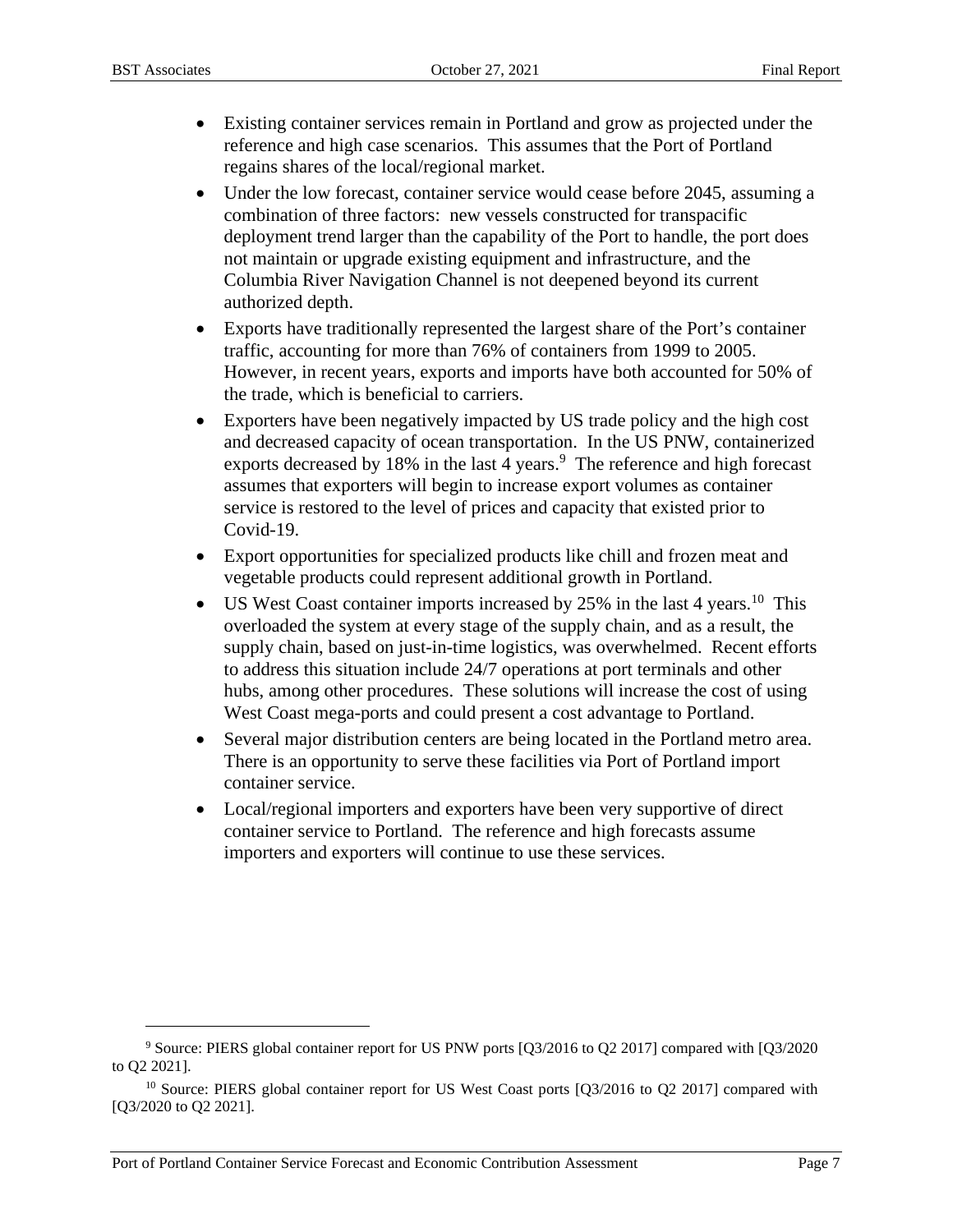|                  | <b>History</b> |      |                          | <b>Forecast</b> |      |      | <b>Compound Annual</b><br><b>Growth Rate</b> |               |                  |
|------------------|----------------|------|--------------------------|-----------------|------|------|----------------------------------------------|---------------|------------------|
| <b>Direction</b> | Case           | 2000 | 2010                     | 2020            | 2021 | 2030 | 2045                                         | 2000-<br>2021 | $2021 -$<br>2045 |
|                  | Low            |      |                          |                 | 57   | 68   | $\blacksquare$                               |               | 0.0%             |
| Imports          | Reference      | 69   | 85                       | 30              | 59   | 82   | 93                                           | $-0.8%$       | 1.9%             |
|                  | High           | ۰    | $\overline{\phantom{a}}$ | $\blacksquare$  | 64   | 107  | 163                                          |               | 3.9%             |
|                  | Low            |      | ۰                        | $\blacksquare$  | 54   | 75   | $\overline{\phantom{a}}$                     |               | 0.0%             |
| Exports          | Reference      | 221  | 96                       | 28              | 56   | 96   | 126                                          | $-6.3%$       | 3.4%             |
|                  | High           | -    | $\blacksquare$           | $\blacksquare$  | 58   | 107  | 151                                          |               | 4.1%             |
| Total            | Low            |      | ٠                        | $\blacksquare$  | 111  | 143  | $\overline{\phantom{a}}$                     |               | 0.0%             |
|                  | Reference      | 291  | 181                      | 58              | 115  | 177  | 219                                          | $-4.3%$       | 2.7%             |
|                  | High           |      | ٠                        | $\blacksquare$  | 122  | 214  | 314                                          |               | 4.0%             |

#### **Table 2-1: Portland Container Trade by Vessel (1,000 TEU)**

Source: BST Associates

## **Methodology**

The container forecasts in this report are based on the Marine Cargo Forecast that BST Associates prepared in 2017 for the Washington Public Ports Association and the Freight Mobility Strategic Investment Board. The results of this forecast were compared with actual volumes for the most recent five years, as well as with the long-term growth rates in other, more recent forecasts.

## 2017 Marine Cargo Forecast Performance

The 2017 Marine Cargo Forecast was based on detailed short-term and long-term economic projections, including commodity forecasts for the US West Coast (supplied by IHS Markit), as well as trends and forecasts from the IMF, World Bank, USDA, and OECD. Based on these sources, trade forecasts were prepared for a reference case (base case) as well as for low and high cases. Forecasts were produced for containerized trade, as well as for other cargo handling groups (breakbulk, logs, autos, grain, dry and liquid bulks).

As shown in Table 2-2, the container forecast has performed well. The actual container volumes from 2016 to 2021 (estimated) were within the range of the forecast prepared in 2017, with the exception of 2020 (due to supply chain impacts related to Covid-19). This indicates that the model has worked effectively during the recent past.

| Table 2-2: US PNW Container Volumes, Actual versus Forecast (million TEU) |  |  |  |  |
|---------------------------------------------------------------------------|--|--|--|--|
|                                                                           |  |  |  |  |

|                                                     | 2016                                        | 2017           | 2018 | 2019 | 2020 | 2021<br>est. |
|-----------------------------------------------------|---------------------------------------------|----------------|------|------|------|--------------|
| Actual                                              | 3.62                                        | 3.70           | 3.80 | 3.78 | 3.32 | 3.81         |
| Forecast - Low                                      | 3.62                                        | 3.64           | 3.66 | 3.68 | 3.70 | 3.74         |
| Forecast - Reference                                | 3.66                                        | 3.72           | 3.78 | 3.84 | 3.90 | 3.98         |
| Forecast - High<br>$\sim$<br>$\cdot$ .<br>$- - - -$ | 3.69<br>$\cdots$ $\cdots$ $\cdots$ $\cdots$ | 3.79<br>$\sim$ | 3.89 | 3.99 | 4.10 | 4.27         |

Source: BST Associates, WPPA 2017 Marine Cargo Forecast

## Forecast Growth Rates for Container Trade

BST Associates applied the growth forecasts from the WPPA 2017 Marine Cargo Forecast to Port of Portland import and export volumes for future years. This resulted in an average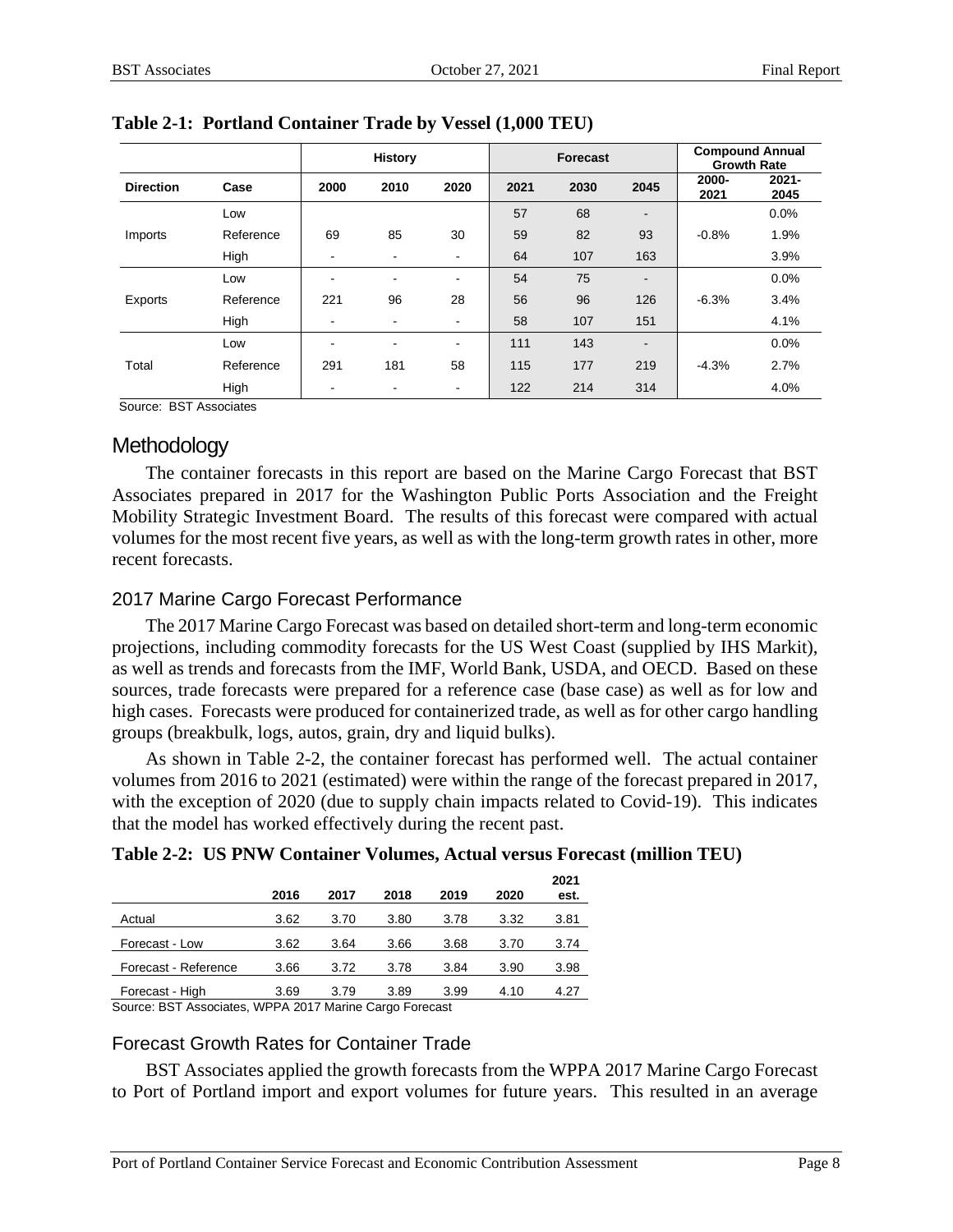annual growth rate of 2.7% for the Portland reference case between 2021 and 2045. It should be noted that 2021 overestimates the Port's annual container traffic because MSC was only calling for a part of the year.

The Port of Portland reference growth rate for container traffic was also compared with two other recent studies, including one prepared for the San Francisco Bay Conservation and Development Commission (BCDC), and one prepared for The Vancouver Fraser Port Authority (VFPA) in British Columbia.

#### **BCDC Forecast**

The BCDC is responsible for assuring that there is sufficient land for waterfront industrial uses (including port terminals) in San Francisco Bay. BCDC staff retain a consultant when needed to review the demand for and supply of marine terminals (including container terminals). The most recent forecast was developed by The Tioga Group and Hackett Associates. $11$ 

Figure 2-3, depicts the results of the forecast. Projected container volumes and annual growth rates from 2021 to 2045 are:

- Slow Growth forecast: 3.55 million TEU in 2045, with a CAGR<sup>12</sup> of 1.6%
- Moderate Growth forecast: 4.61 million TEU in 2045, with a CAGR of 2.6%
- Strong Growth forecast: 6.11 million TEU in 2045, with a CAGR of 3.5%





## **VFPA Forecast**

The VFPA is charged with ensuring that there is sufficient terminal space on Canada's West Coast for projected trade volumes.

<sup>11</sup> 2019-2050 Bay Area Seaport Forecast Revised Draft Final. Prepared for San Francisco Bay Conservation and Development Commission by The Tioga Group and Hackett Associates, April 30, 2020.

<sup>12</sup> CAGR is Compound Annual Growth Rate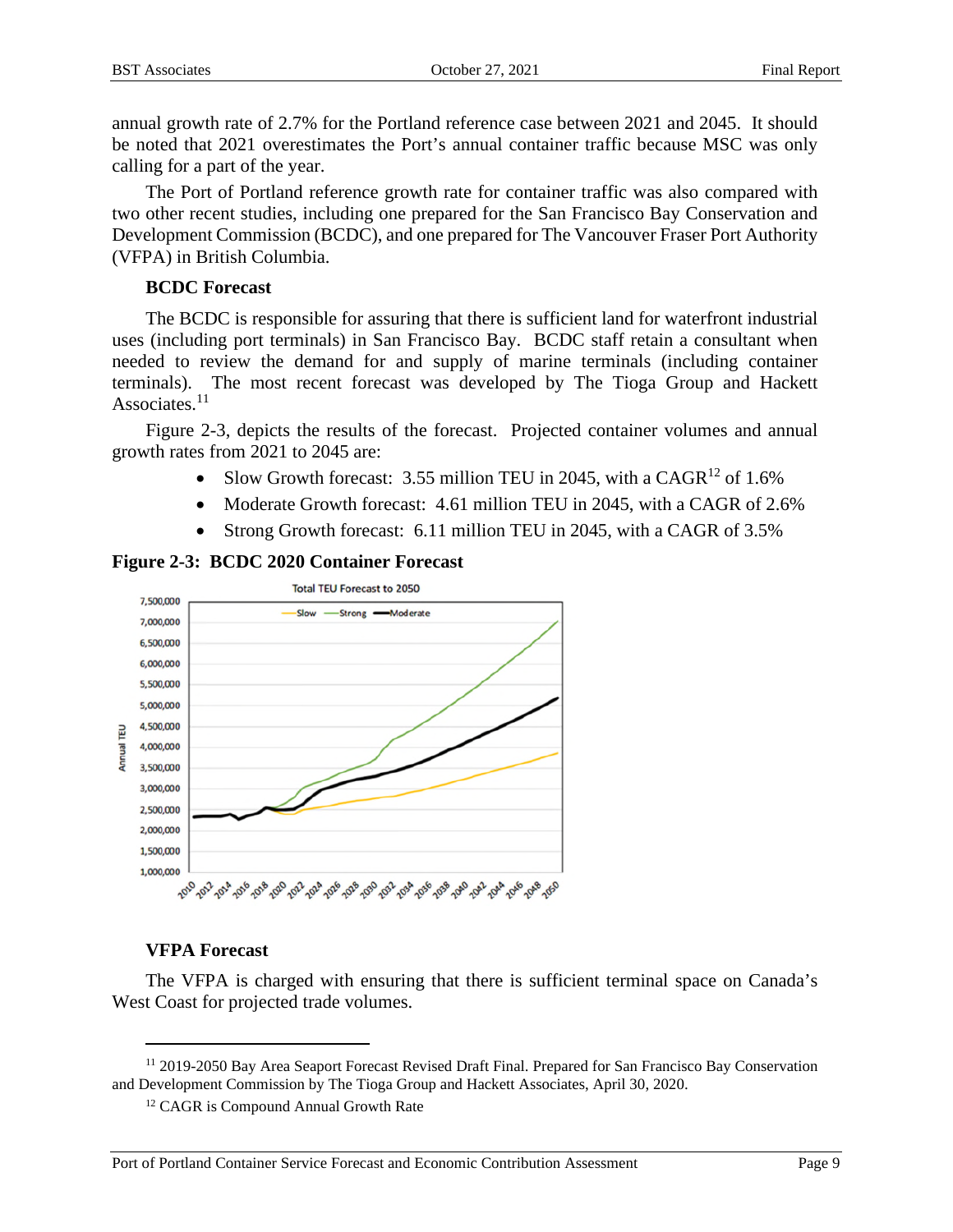The VFPA contracts with consultants to produce independent forecasts of container volumes, and these forecasts consider long-term trends in global markets and trade, as well as a range of other drivers of container traffic demand. According to the VFPA, the findings of these forecasts have historically proven to be very accurate, with container traffic to and from the West Coast projected to grow significantly well into the future.

The most recent forecasts were developed in 2020, by WSP UK Ltd. and Drewry Shipping Consultants Ltd. This forecast updated the previous study, which was completed in 2016 by Ocean Shipping Consultants.<sup>13</sup> The VFPA reviewed the results of these forecasts and prepared their own summary forecast to guide container terminal planning and development.

Figure 2-4 illustrates the results of the most recent forecast, which includes all container ports in British Columbia. Projected container volumes for 2045 and annual growth rates for 2021 through 2045 include:

- Low Growth forecast: 7.38 million TEU in 2045, CAGR of 2.1%.
- Base Growth forecast: 8.73 million TEU in 2045, CAGR of 2.7%.
- High Growth forecast: 10.05 million TEU in 2045, CAGR of 3.3%.

Under the reference case forecast, the VFPA projects that the practical capacity of Canada's West Coast ports will be fully utilized by 2037. This capacity assumes that all currently planned improvements are completed at terminals at the VFPA and at the Port of Prince Rupert. In order to meet the projected 2045 volume, this implies that additional port capacity will be needed. Since a growing portion of the container traffic moving through BC ports consists of intact ISO boxes (i.e., ocean containers) bound for US destinations (i.e., primarily the US Midwest and Southeast), this could create additional demand for US Pacific Northwest container service.

<sup>&</sup>lt;sup>13</sup> WSP UK Ltd. and Drewry Shipping Consultants Ltd., Vancouver Fraser Port Authority View on Container Forecast Volumes 2020-2060.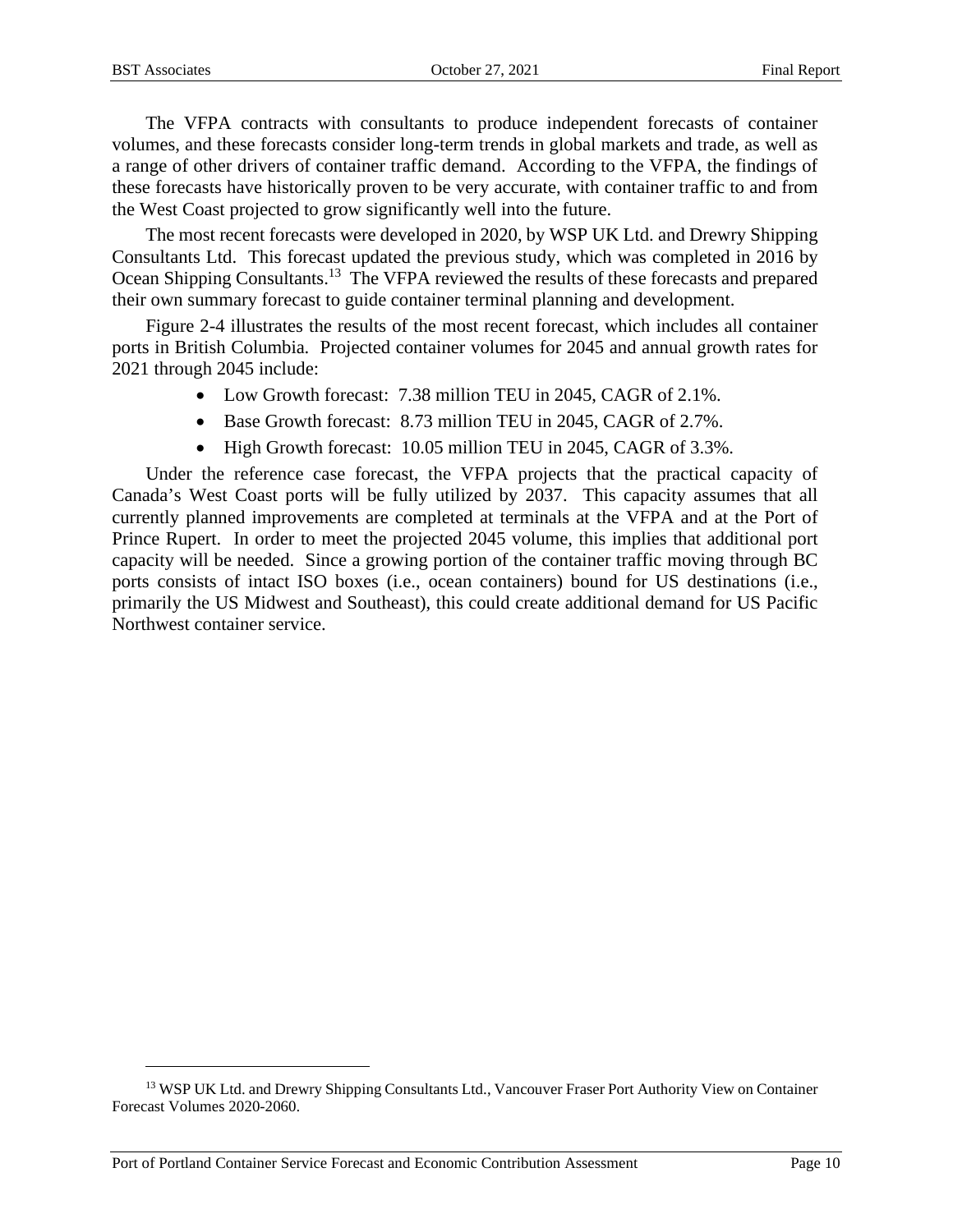

#### **Figure 2-4: VFPA 2020 Container Forecast for British Columbia**

#### **Comparison of Forecasts**

Annual long-term growth rates for the Port of Portland updated container forecast are comparable to the other forecasts. For the period from 2021-2045, the three forecasts are very similar:

- Portland  $2021$   $2.7\%$
- BCDC 2020 2.6%
- VFPA 2020 2.7%

It should be noted, however, that 2021 represents a low start-up year for Portland relative to future projections. As a result, 2.7% annual growth overstates the expected annual growth. Using the period 2025 to 2045, Portland's container volumes are expected to grow at 1.8% per year under the reference case.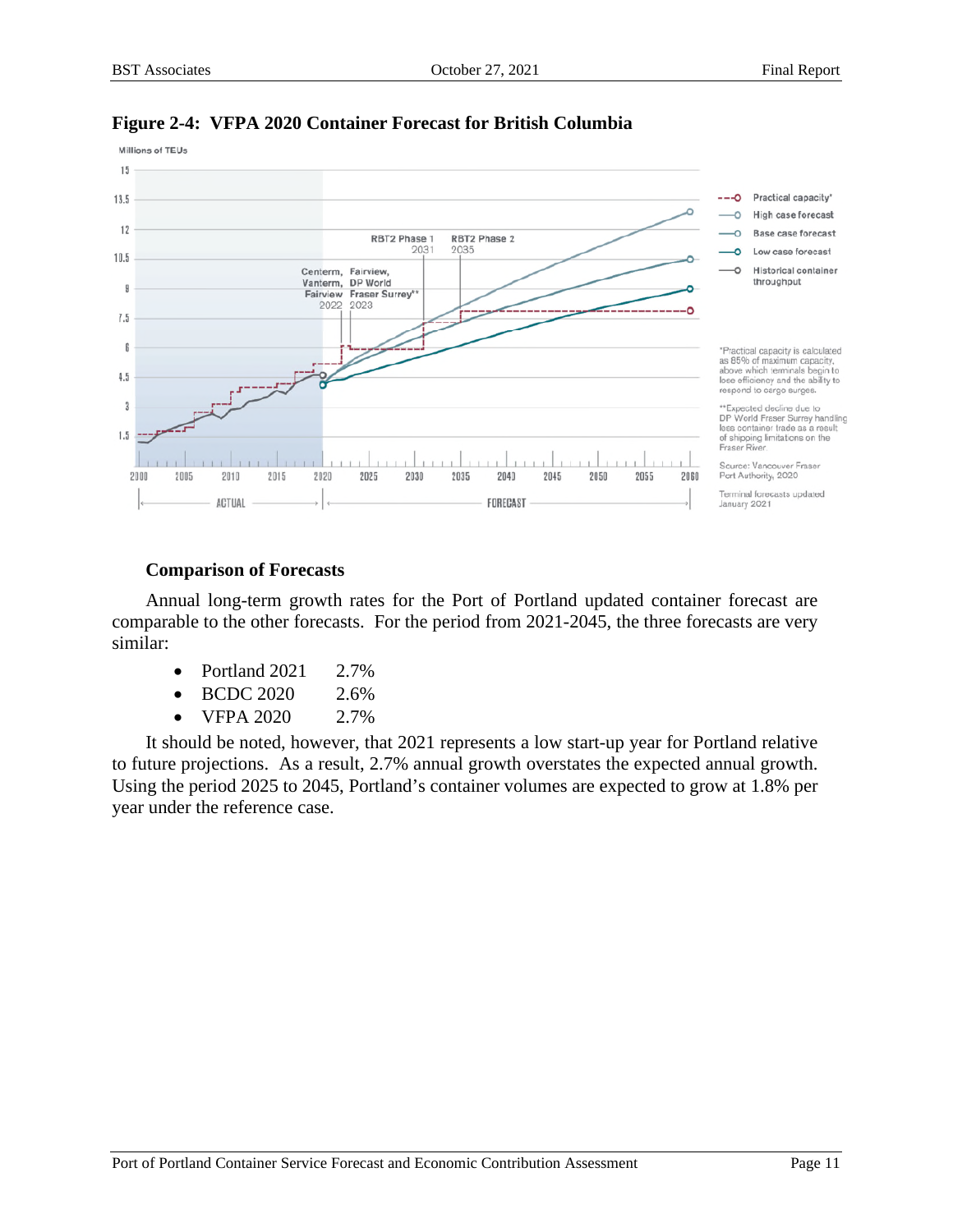# **Chapter 3. Economic Contributions**

This section presents a summary of the economic impacts associated with container traffic at the Port of Portland, including contributions to:

- the supply chain in Oregon,
- related jobs associated with importers and exporters in Oregon, and
- transportation cost savings for importers and exporters.

## Economic Contribution from Container Service at Portland to the Supply Chain

The economic contributions of container service at the Port of Portland were estimated for the year 2030, based on the reference case forecast of 177,000 TEU. Results of this analysis are presented below.

## Employment

The number of direct, full-time-equivalent jobs associated with the container operations in 2030 is projected to be 719. The total employment impact associated with the container terminal is 1,619 jobs, with each direct job at the container terminal supporting 1.25 additional jobs.

Direct jobs include employment in the following sectors:

- Surface Transportation
	- o Rail
	- o Truck
- Maritime Services
	- o Terminal
	- o ILWU
	- o Tug Assists
	- o Pilots
	- o Steamship Lines/Agents
	- o Other Services (forwarders et al.)
	- o Warehouse/Distribution Centers
	- o Government agencies

## Income

Direct income resulting from the container operation is projected to be \$57 million in 2030.

The jobs generated as a result of the container operation are relatively high-paying, with an average payroll (wages plus benefits) of \$79,000 per job. This is 36% percent higher than the statewide average wage in Oregon.

Each \$1.0 of direct income supports \$2.8 of additional income. Total income (including direct, indirect and induced effects) is projected to be \$215 million.

## Revenue

Direct revenues are projected to be \$143 million, including revenue associated with the activity in key sectors of the supply chain serving the Port of Portland.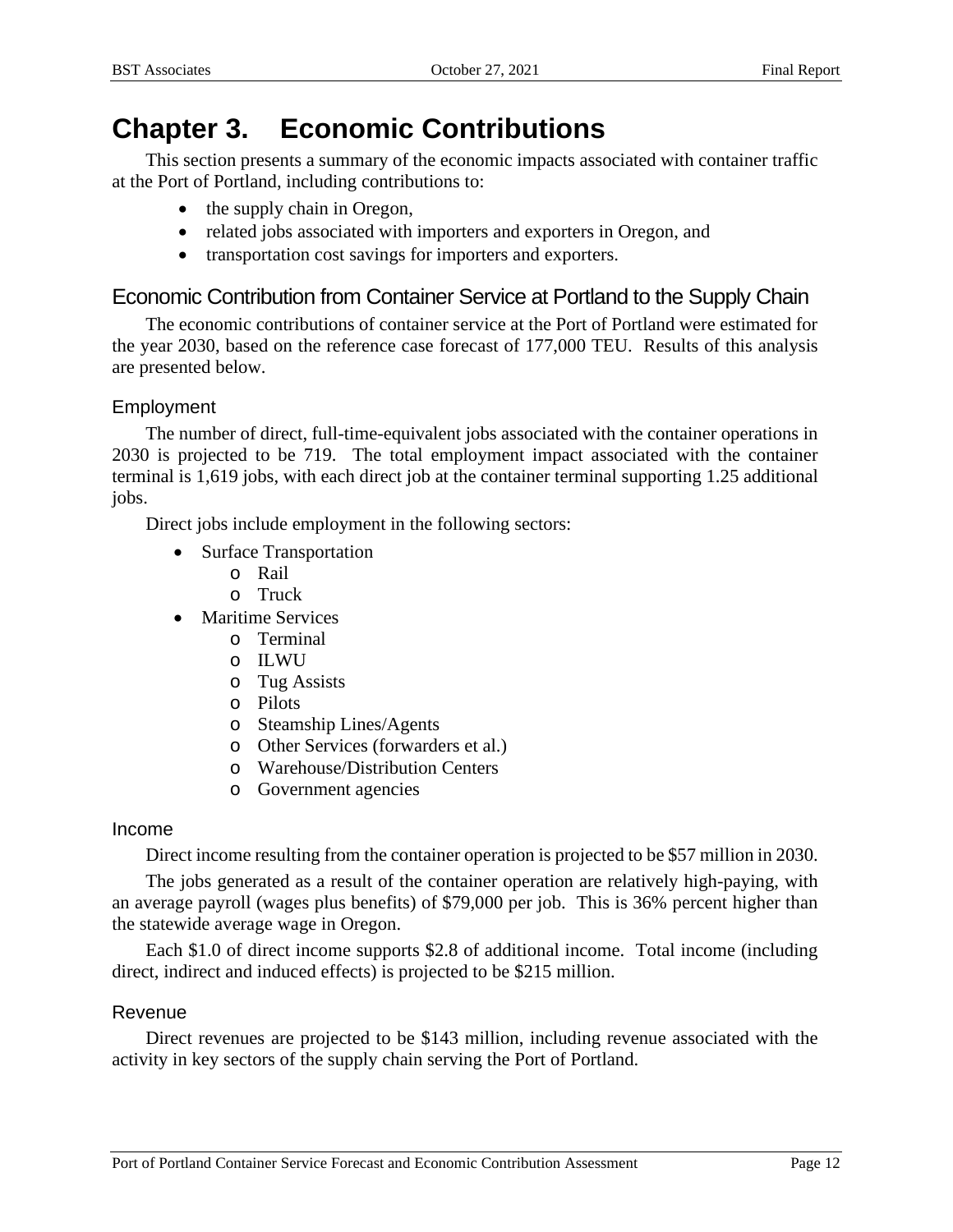## State & Local Taxes

State and local taxes are projected to be approximately \$21 million as a result of container operations at the Port of Portland.

| Category                  | Amount    |
|---------------------------|-----------|
| Jobs                      |           |
| Direct Jobs               | 719       |
| <b>Total Jobs</b>         | 1,619     |
| Personal Income (1,000)   |           |
| Direct                    | \$56.975  |
| Total                     | \$215,404 |
| Revenue (1,000)           | \$143,023 |
| State/Local Taxes (1,000) | \$20,685  |
|                           |           |

|  |  |  |  |  |  | Table 3-1: Economic Impacts of Container Service at the Port of Portland |
|--|--|--|--|--|--|--------------------------------------------------------------------------|
|--|--|--|--|--|--|--------------------------------------------------------------------------|

Source: BST Associates, Port of Portland Reports

for economic impact multipliers

## Methodology

The flow of economic activities is described in Figure 3-1. Economic activity generated by firms and individuals in container operations serving Portland creates business revenues, which in turn, creates spending on payrolls for people working directly for the firm, retained earnings/dividends/investments and local purchases of supplies, materials, and outside labor. The local purchases by firms create indirect jobs. Payroll for direct employees creates additional expenditures, which creates induced jobs. Finally, income associated with direct, indirect and induced activity generates state and local taxes.

**Figure 3-1: Flow of Economic Impacts** 



The process for estimating economic impacts for this effort relied on existing economic impact reports prepared for the Port of Portland and other US West Coast ports engaged in container activity. These included: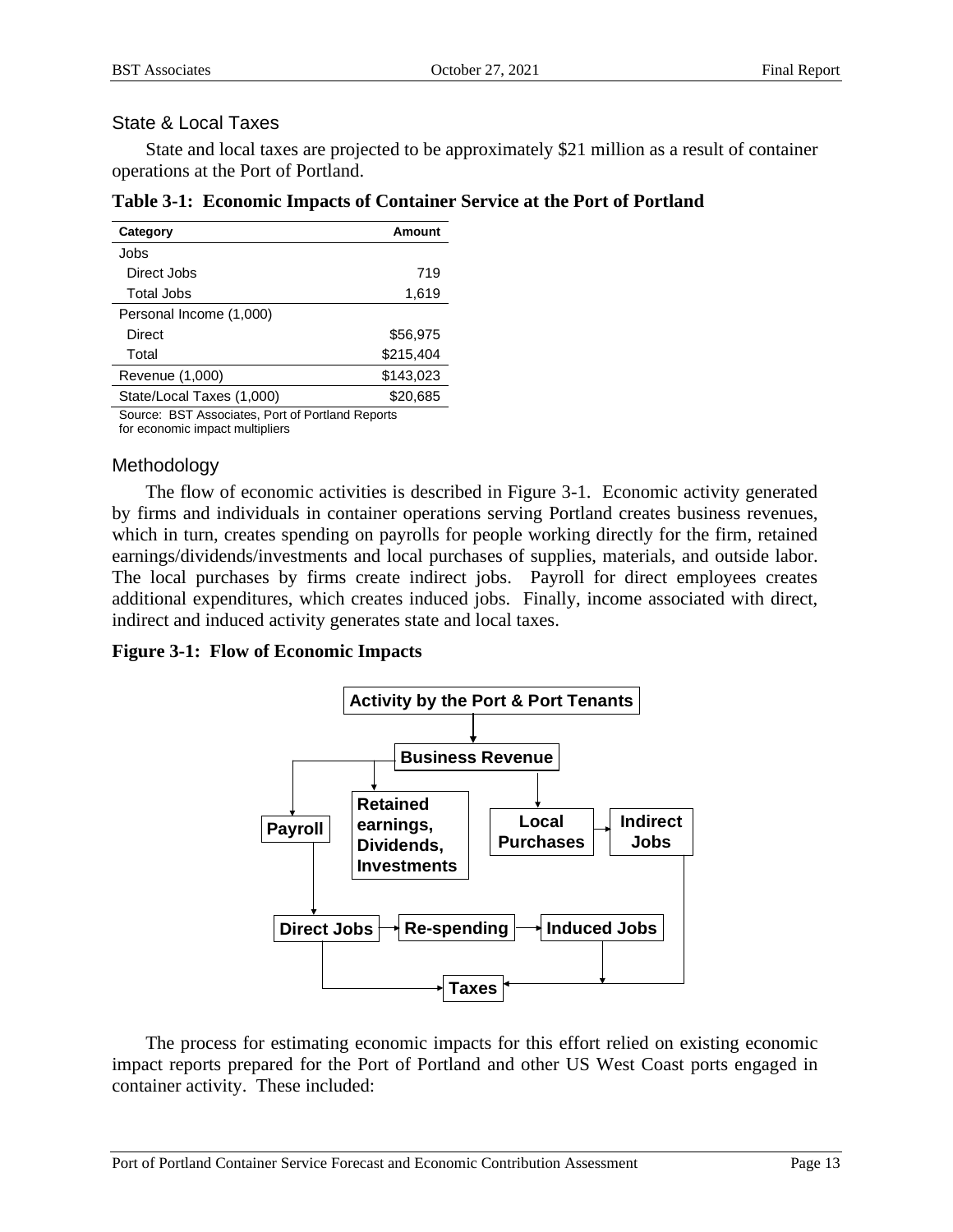- Economic Impact reports prepared by Martin & Associates for the Port of Portland in 2005, 2011 and 2015,
- Marine Cargo Economic Impact report prepared by Community Attributes, Inc. for the Northwest Seaport Alliance in 2019, and
- Economic impact report prepared by Martin & Associates for the Port of Oakland in 2018, among others.

These studies indicate the direct employment associated with container terminal operations ranges approximately from 4 to 5 direct jobs per 1,000 TEUs. BST Associates used 4.02 direct jobs per 1,000 TEUs in this report, which includes jobs in the following sectors:

- Surface transportation (rail and truck), and
- Maritime services (marine terminal, ILWU, tug assist, pilots, steamship lines/agents, warehouse/distribution centers, government agencies, and other related services.

Direct compensation was estimated for these sectors using the following sources:

- Recent Port of Portland terminal operations were reviewed to estimate compensation for workers at the marine terminal,
- Rail worker compensation was based on analyses conducted by the Association of American Railroads and the Union Pacific Railway for rail workers in Oregon, and
- Compensation for other workers was based on the Oregon OLMIS database providing data on employment and wages by industry (QCEW) for the Portland-Vancouver-Hillsboro OR-WA MSA, Oregon Portion Annual 2020.

Direct income was estimated based on the expected number of jobs and employee compensation for each key sector in the supply chain that serves the container business.

Business revenue and state/local taxes were based on the recent economic impact studies, which take into account employee compensation and state/local taxes as percentages of business revenue, other factors.

BST Associates estimated the indirect and induced impacts based on the direct impacts, from the 2016 container terminal economic impact study prepared by Martin & Associates for the Port of Portland.

Indirect impacts refer to expenditures by firms engaged in the supply chain on outside goods and services. Induced impacts refer to purchases based on the employment earnings from direct and indirect economic activities. As wages are paid out, workers' families spend their income on a wide array of goods and services, much of which are supplied by the local economy.

Total impacts incorporate the sum of direct, indirect, and induced impacts. It is important to note that these effects are limited for any region because of spending "leakages" at each round of inter-industry and household purchases. That is, the goods and services required at each stage are partly purchased from outside the study area, thus reducing the total supplies provided locally.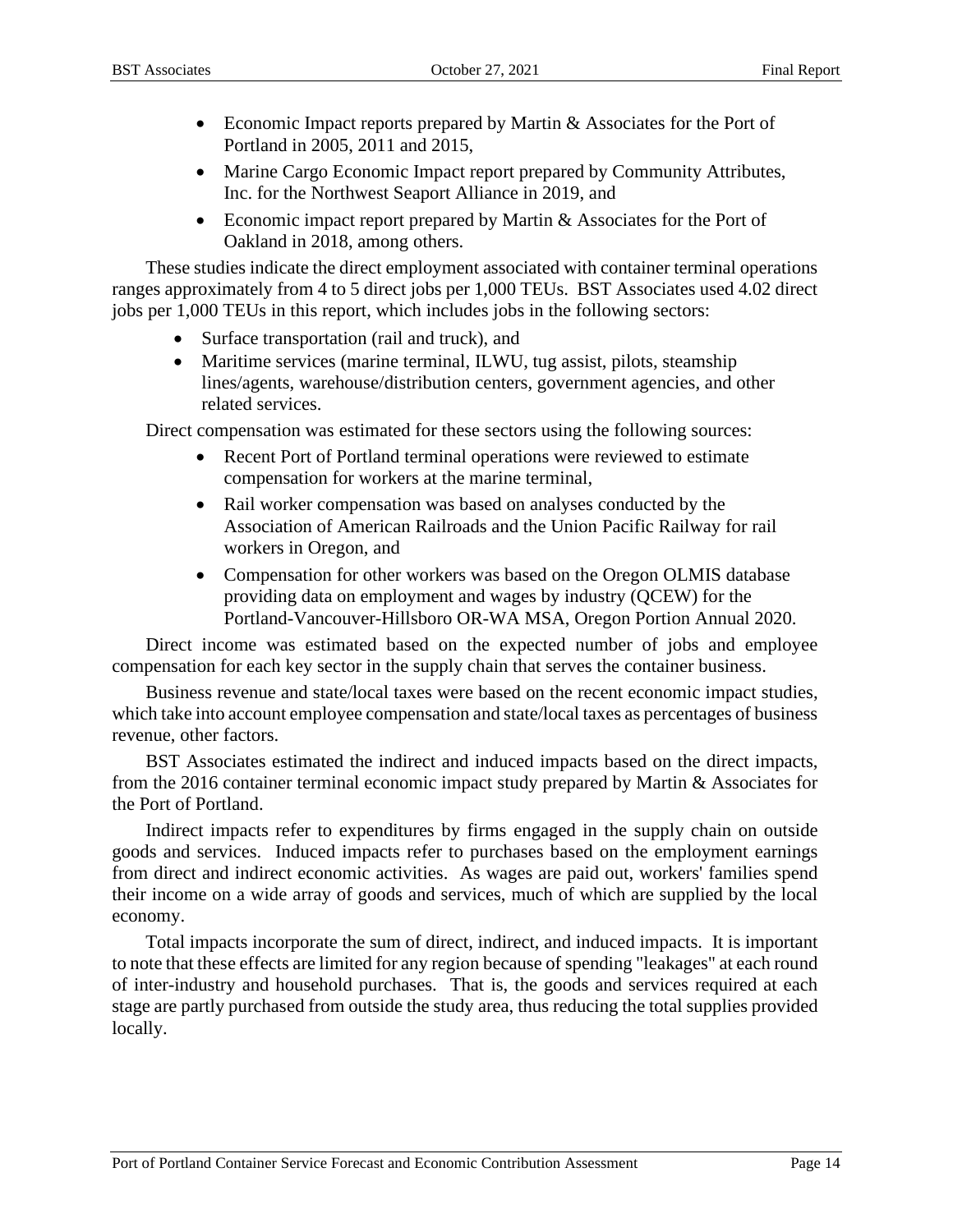## Related Impacts

Related impacts are the jobs, income, etc., at the importers or exporters that move goods through the Port of Portland. These impacts are separate and in addition to those from terminal operations (discussed above).

In 2020, the Port of Portland's total containerized trade was valued at \$782 million.

Exports were valued at \$111 million, and consisted of agricultural products, forest products, and other goods from Oregon. Key export cargoes include: hay and animal feed, frozen potatoes, paper & paperboard, metal scrap, wood pulp, softwood lumber, animal feed preparations, waste paper, and grass seed, among other goods.

Imports were valued at \$671 million, and consisted of retail products, wholesale goods and inputs to manufacturing, and primarily served firms and consumers in Oregon. Key import cargoes include: furniture, tires, apparel, toys and games, glass articles, footwear, paper & paperboard, outdoor sporting equipment, and plywood, among other goods.

These trade volumes help to support nearly all of Oregon's Statewide Business Clusters:

- Agriculture and Food Processing
	- o Agriculture
	- o Food Manufacturing
	- o Nursery Products
	- o Breweries
- Forestry & Wood Products
	- o Paper Manufacturing
	- o Wood Product Manufacturing
- Manufacturing
	- o Chemical Manufacturing
	- o Fabricated Metal Product Manufacturing
	- o Machinery Manufacturing
	- o Plastics and Rubber Products Manufacturing
	- o Transportation Equipment Manufacturing
- Retail and Wholesale goods
	- o Athletic & Outdoor Gear & Apparel
- Energy Efficiency
	- o Wind energy projects (MSC recently brought generators for an Oregon wind farm)

By 2030, exports are projected to reach \$408 million and imports are projected to reach \$1.6 billion, with total trade value of nearly \$2 billion. The distribution of the cargo is assumed to be similar to that moving through the Port of Portland's T6 container terminal in 2020.

The projected 2030 import and export values were used to develop estimates of related impacts.

In order to estimate these related jobs, BST Associates used a model that was developed for the Port of Los Angeles and the Port of Long Beach.<sup>14</sup>

<sup>&</sup>lt;sup>14</sup> BST Associates. Impacts of Tariffs on San Pedro Bay Ports, September 30, 2019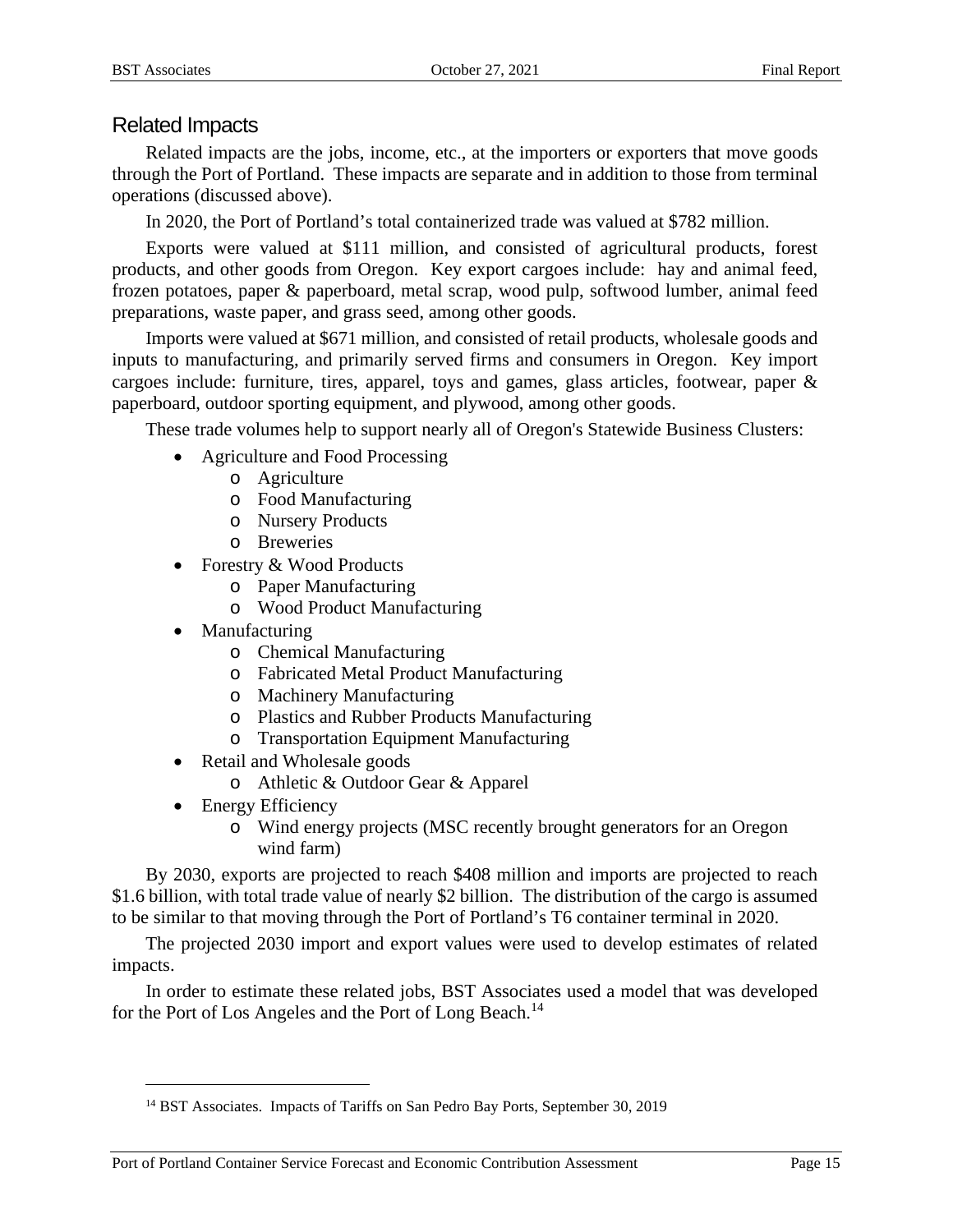For imports, the first step summarizes the value of containerized cargo imported through Portland and destined for Oregon firms. Using commodity codes, these values were categorized as being destined for retail trade, wholesale trade or for use in the production of goods. Then, margins were applied to determine the share of import value associated with retail and production uses. The resulting margined values were multiplied with factors from the US Bureau of Economic Analysis RIMS II model (Regional Input-Output Modeling System) to estimate jobs and income.

For exports, the primary sources of data used for the export analysis were origin of export trade data from WISERTrade, and RIMS II impact multipliers. The trade impacts of exports (i.e., related jobs) moving through the Port of Portland were estimated by combining the value estimates derived from the WISERTrade data and economic impact multipliers from the RIMS II model.

Results of this analysis are presented in Table 3-2. The containerized trade moving through the Port of Portland in 2030, to or from Oregon importers or exporters, is estimated to support approximately 11,388 direct jobs, with related direct income of \$447.4 million.

**Table 3-2: Container-Related Direct Impacts in Oregon (2030)** 

|                                          | <b>Exports</b> | <b>Imports</b> | Total       |
|------------------------------------------|----------------|----------------|-------------|
| Trade Value (\$1,000)                    | \$408.415      | \$1,568,613    | \$1,977,028 |
| Jobs                                     | 4.722          | 6.666          | 11,388      |
| Income (\$1,000)                         | \$148.250      | \$299.160      | \$447.410   |
| $\overline{\phantom{0}}$<br>$-\sim$ $ -$ |                |                |             |

Source: BST Associates

Container service at the Port of Portland promotes export and import for Oregon firms. In particular, container service at T6 helps provide capacity for imports and exports, and greatly reduces transportation costs. Exporters, in particular, have faced higher costs and lack of availability of service in recent months as the ocean freight rate for imports has skyrocketed. Carriers have chosen to bring empty containers on westbound return trips, which has limited service for exporters. A large component of Oregon exports is lower-valued commodities (straw, hay etc.), which cannot function with higher freight rates.

For each million dollars of exports, approximately 11.6 jobs are supported in Oregon. For each million dollars of imports, approximately 4.2 jobs are supported in Oregon. The export jobs are largely in agriculture/ crop production, forest products, manufacturing and other industrial sectors. The import jobs are largely in retail and wholesale trade, as well as inputs to manufacturing. The average wage is approximately \$40,000, which is 28% less than the Oregon average wage in 2021.

## Transportation Cost Savings

The resumption of ocean container service at Portland has reduced transportation costs for many Oregon businesses. Prior to re-introduction of container service, shippers and receivers had to truck directly to NWSA ports or truck to Portland and use rail service to the NWSA. Before container service ended, approximately 53% of Oregon shippers used the container service at the Port of Portland in 2014.<sup>15</sup> BST Associates estimates that approximately 57,031

<sup>&</sup>lt;sup>15</sup> Other options included ceasing international markets or using other ports (Oakland, among others).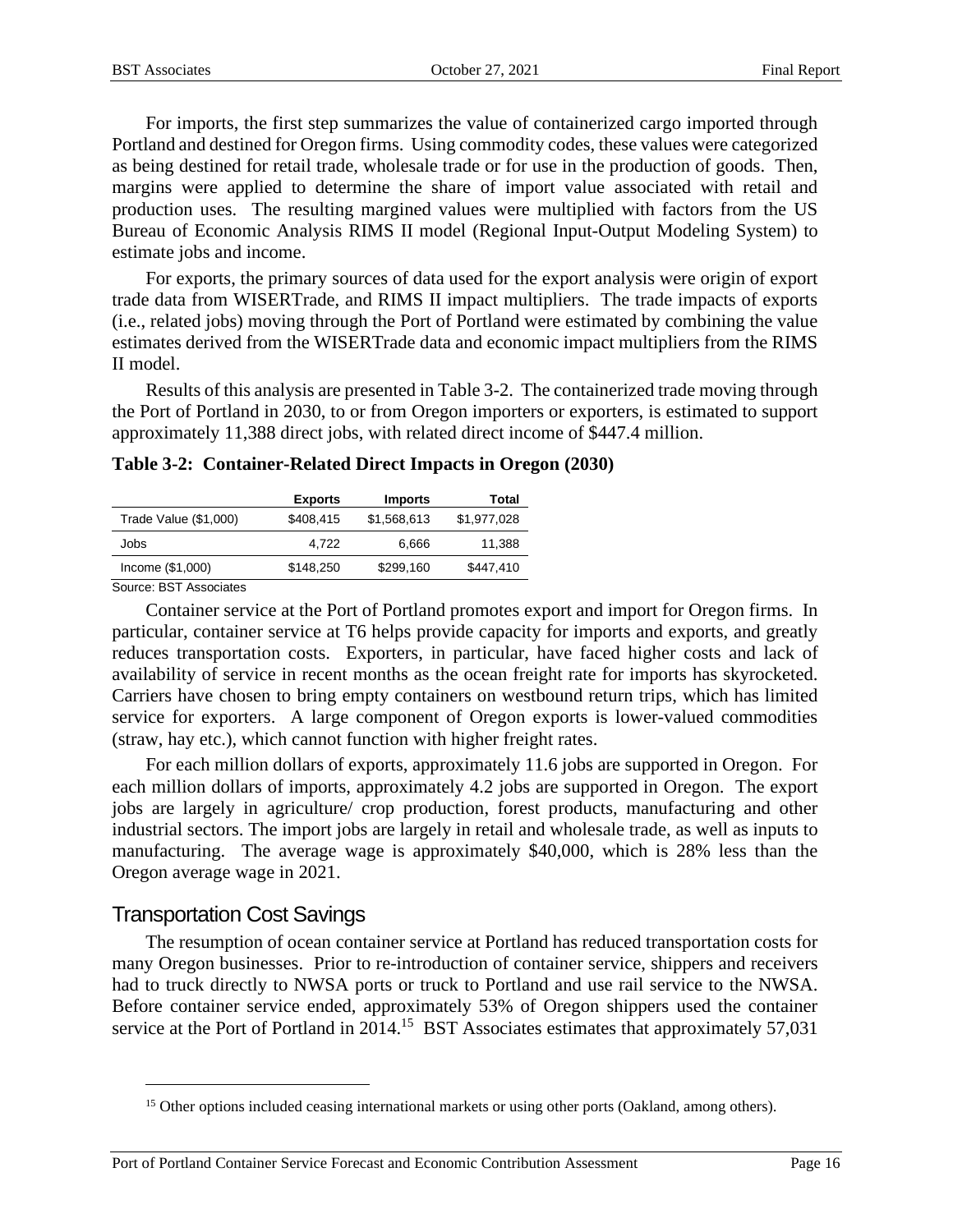containers sourced from Oregon businesses (importers and exporters) will choose container service at the Port of Portland by 2030:

- Imports  $= 27,628$  full containers,
- Exports =  $29,403$  full containers.<sup>16</sup>

Transportation cost savings in 2030 are projected to be \$31.5 million, as a result of ocean container service in Portland.

| Table 3-3: Transportation Cost Savings in 2030 (using 2021 dollars) |  |  |  |  |
|---------------------------------------------------------------------|--|--|--|--|
|---------------------------------------------------------------------|--|--|--|--|

|                            |                   | Transportation Costs (\$ million) <sup>17</sup> |                    |                |
|----------------------------|-------------------|-------------------------------------------------|--------------------|----------------|
| Region                     | <b>Containers</b> | With<br>service                                 | Without<br>service | <b>Savings</b> |
| Portland- North Willamette | 26,297            | \$4.9                                           | \$18.03            | \$13.11        |
| Middle Willamette          | 23,882            | \$11.1                                          | \$25.38            | \$14.31        |
| Southern Oregon            | 879               | \$1.0                                           | \$1.57             | \$0.53         |
| Central Oregon             | 5,230             | \$4.6                                           | \$7.69             | \$3.14         |
| Eastern Oregon             | 743               | \$1.1                                           | \$1.56             | \$0.45         |
| Oregon Total               | 57.031            | \$22.7                                          | \$54.23            | \$31.53        |

Source: BST Associates, Port of Portland Reports, Tioga Group

The state regions are defined as follows:

- Portland North Willamette (Clackamas, Clatsop, Columbia, Multnomah, Tillamook, Washington, Yamhill)
- Middle Willamette (Benton, Lane, Lincoln, Linn, Marion, Polk)
- Southern Oregon (Coos, Curry, Douglas, Jackson, Josephine, Klamath)
- Central Oregon (Crook, Deschutes, Morrow, Sherman, Hood River, Jefferson, Wasco, Wheeler)
- Eastern Oregon (Baker, Gilliam, Grant, Harney, Lake, Malheur, Umatilla, Union, Wallowa).

It should be noted that shippers do not rely solely on price in making transportation mode/route selections, but also consider other factors such as long-term relationships, timely service, flexibility to adjust schedules, and reliability, among other factors.

#### Methodology

The methodology for estimating transportation cost savings is described in this section.

BST Associates evaluated several sources for data and analysis relevant to the cost of container service at the Port of Portland, including:

- PIERS data for Oregon exports and imports provided by the Port of Portland,
- Port of Portland Terminal Operation reports,
- Relevant studies completed in the recent past:

<sup>&</sup>lt;sup>16</sup> Identifying the actual origination location of containers is complicated by headquarters location. In Oregon, two examples of this are exports by Weyerhaeuser and by Anderson Hay and Grain show headquarters in Washington state for exports that originate in Oregon. As a result, the estimates provided in Table 3-1 are considered to be conservative.

<sup>&</sup>lt;sup>17</sup> Includes imports and exports.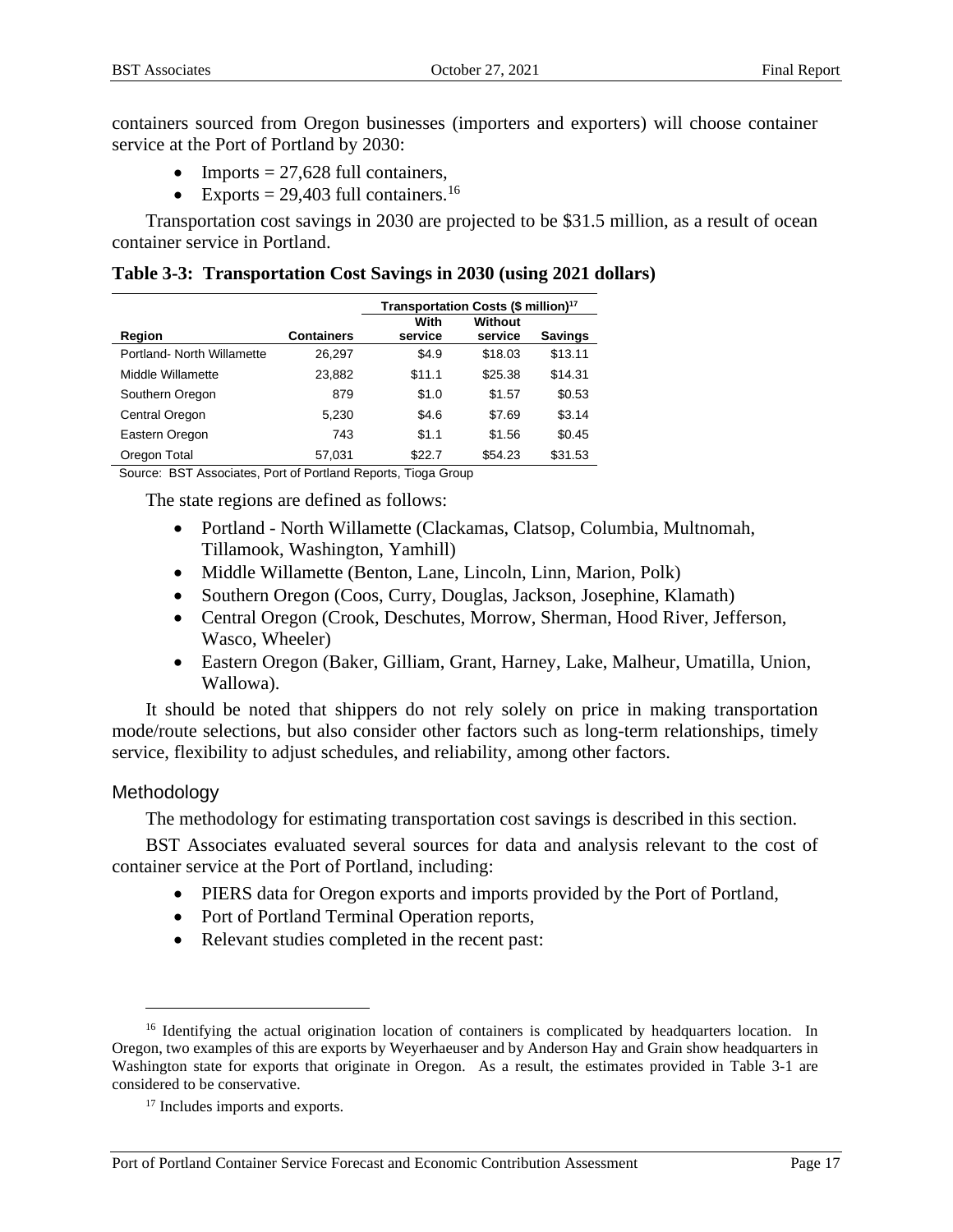- o Oregon Port of Willamette Brooks Intermodal and Transload Facility Proposal Summary Report prepared by Tioga Group for Oregon DOT  $(01/08/19)$ ,
- o Port of Portland Terminal 6 Container Business Strategy Final Report prepared by Advisian for the Port of Portland, February 2018,
- o Feasibility of an Intermodal Transfer Facility in the Willamette Valley, Oregon, Executive Summary, prepared by ECONorthwest for Business Oregon Infrastructure Finance Authority, December 14, 2016,
- o Competitive Market Analysis for Brooks ITF prepared FCS Group for the Oregon Port of Willamette Brooks Intermodal & Transload Facility, September 24, 2018, and,
- o Port of Portland Marine Economic Impact Study: Container Transportation Cost-Benefit Analysis, prepared by HDR for the Port of Portland, among other reports.
- US trade data, including Origin of Exports by state and WISER trade data on imports and exports.

## **Estimate Oregon Containers**

The first step was to estimate the number of containers associated with container service via the Port of Portland. BST Associates used the 2030 projections for container service in the revised container forecast (above), and drilled down to the number of full import and export boxes. In 2030, approximately 80% of 2030 full import containers (34,536 boxes) are estimated to be received by firms in Oregon, resulting in 27,628 full import boxes of goods bound for Oregon firms. Approximately 75% of the full export containers (39,204) are estimated to be shipped by firms located in Oregon, resulting in 29,403 full export boxes of sourced with goods from Oregon.

These boxes are arrayed by region based on the distribution by county and region by the by the Tioga Group, as shown in Table 3-3.<sup>18</sup>

| Region                     | <b>Imports</b> | <b>Exports</b> | Total  |
|----------------------------|----------------|----------------|--------|
| Portland- North Willamette | 20,595         | 5.703          | 26.297 |
| Middle Willamette          | 3,291          | 20,591         | 23,882 |
| Southern Oregon            | 431            | 448            | 879    |
| Central Oregon             | 3.141          | 2,089          | 5,230  |
| Eastern Oregon             | 171            | 573            | 743    |
| Oregon Total               | 27,628         | 29,403         | 57,031 |

**Table 3-4: 2030 Container Volumes by Oregon Region (Full Containers)** 

Source: BST Associates, Tioga Group model

The cost of shipping was estimated by updating the Tioga Group analysis in the Oregon Port of Willamette Brooks Intermodal and Transload Facility Proposal Summary Report. BST Associates updated cost factors for the Tioga Group drayage model based on new estimates by

<sup>&</sup>lt;sup>18</sup> Oregon Port of Willamette Brooks Intermodal and Transload Facility Proposal Summary Report prepared by Tioga Group, 2019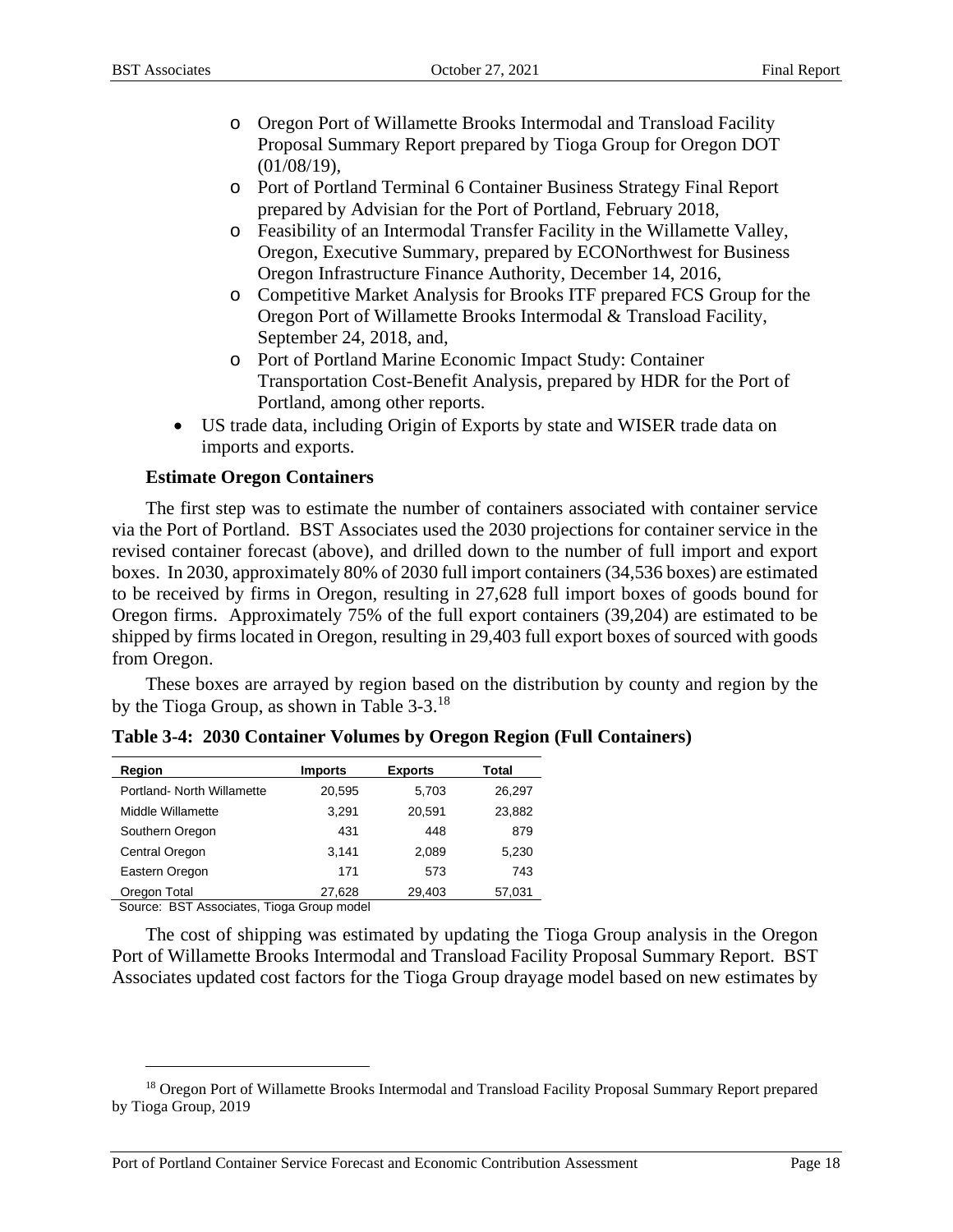the American Transportation Research Institute (ATRI).<sup>19</sup> Drayage factor components are shown in Table 3-4, including hourly and mileage costs as well as administrative cost per load and a typical surcharge.

| <b>Table 3-5: ATRI Drayage Cost Factors</b> |  |  |  |  |
|---------------------------------------------|--|--|--|--|
|---------------------------------------------|--|--|--|--|

| <b>Cost per Mile</b>                             | Per hour | <b>Cost per Mile</b>         | Per<br>mile |
|--------------------------------------------------|----------|------------------------------|-------------|
| <b>Driver Labor Cost</b>                         |          | <b>Fuel Costs</b>            | \$0.40      |
| Driver Wages                                     | \$21.01  | Tires                        | \$0.04      |
| <b>Driver Benefits</b>                           | \$6.31   | Average Cost per Mile        | \$0.43      |
| Subtotal                                         | \$27.32  |                              |             |
| <b>Tractor Costs</b>                             |          |                              |             |
| Truck/Trailer Lease or Purchase Payments         | \$10.21  | <b>Other factors</b>         |             |
| Repair & Maintenance                             | \$5.62   | Administration cost per load | \$25.00     |
| <b>Truck Insurance Premiums</b>                  | \$2.68   |                              |             |
| <b>Permits and Licenses</b>                      | \$0.90   | Surcharge                    | 20%         |
| Subtotal                                         | \$19.41  |                              |             |
| Average Cost per Hour<br>. ____ _ <b>.</b> . _ . | \$46.73  |                              |             |

Source: BST Associates, ATRI (2019\$), Tioga Group model

These costs were used to estimate the trucking cost from the Oregon origin/destination to Portland and to Tacoma. Assumptions in the Tioga truck drayage model include:

- A complete drayage trip includes:
	- o time spent at the customer location, typically around 30 minutes;
	- o time spent at a port terminal, typically around 90 minutes; or time spent at a rail terminal, around 30 minutes; and
	- o time spent driving both ways, averaging around 30 mph over a mix of streets, roads, and highways (BST Associates used 39 mph based on recent ATRI estimates).
- An administrative or overhead cost including profit is estimated at \$25 per trip (a common rule-of-thumb). The Drayage Directory shows that Oregon drayage firms typically add a fee or surcharge of about 20% to cover rising fuel costs, longer times at port terminals, etc. $20$

The alternative of trucking to Portland with intermodal service to Tacoma was also considered, based on the ECONorthwest estimates of \$600 per container.

An example of the analysis of the transportation cost analysis that shows the estimated costs between Albany and either the Port of Portland or Port of Tacoma is presented in Figure 3-2 and Table 3-6. Summary results indicate:

• The least expensive option is direct trucking to the Port of Portland, which is estimated to cost \$465 per container, which is lower than the \$600 per container estimate by ECONorthwest.

<sup>&</sup>lt;sup>19</sup> An Analysis of the Operational Costs of Trucking: 2020 Update, American Transportation Research Institute, November 2020

<sup>&</sup>lt;sup>20</sup> Oregon Port of Willamette Brooks Intermodal and Transload Facility Proposal Summary Report prepared by Tioga Group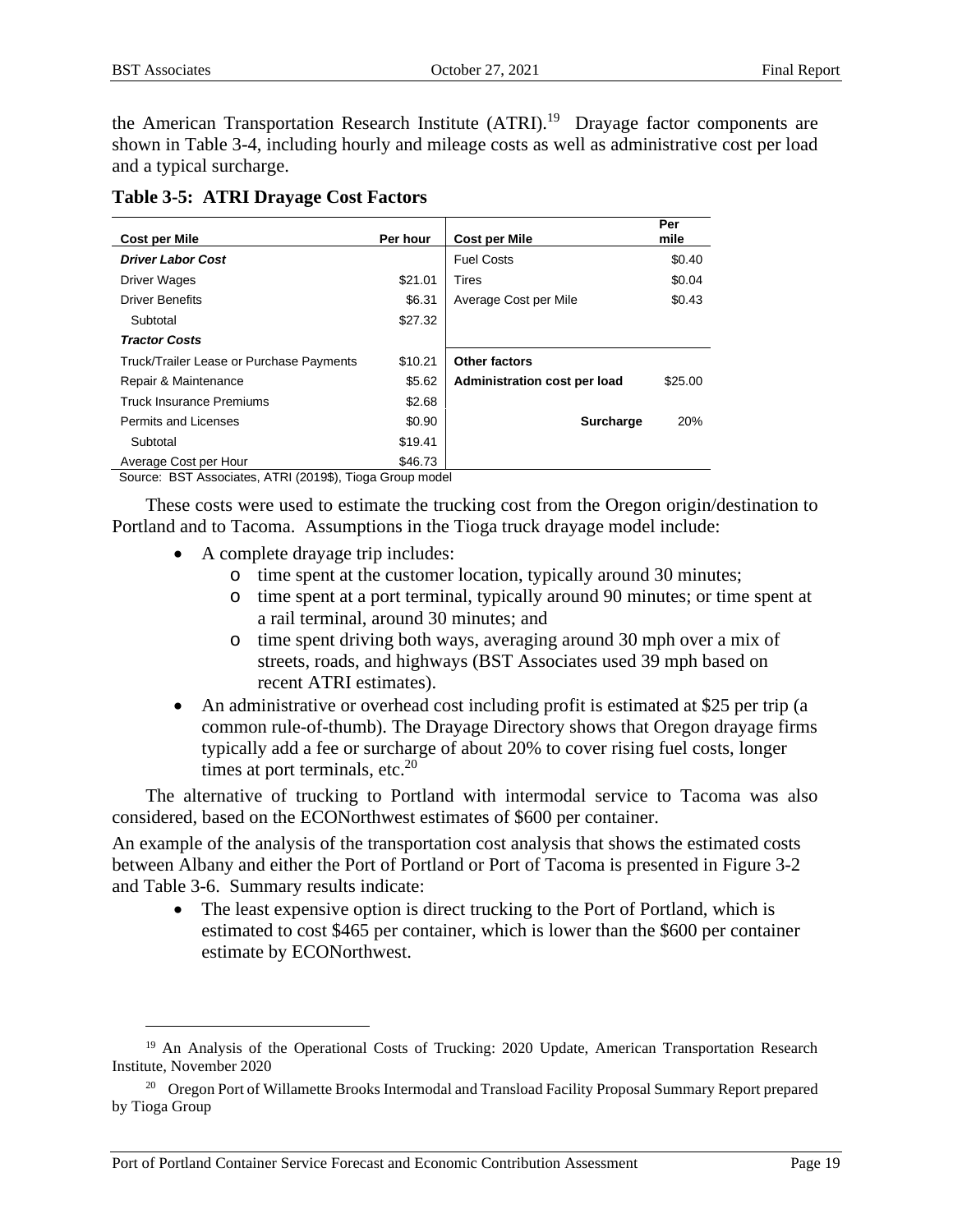- The next least cost option is trucking to Portland and intermodal rail to Tacoma, estimated at \$1,065 per container, compared with \$1,200 per container (ECONorthwest).
- The most expensive option is direct trucking to Tacoma, which is estimated at \$1,238 per container. This is lower than the estimated cost of \$1,450 per container (ECONorthwest).

The ordering of costs from least to most expensive is similar in both analyses as are the cost differentials between routes in both analyses.<sup>21</sup>



#### **Figure 3-2: Estimated Costs for Three Container Shipping Options**

Source: BST Associates, ECONorthwest

Applying the cost per box to the 11,946 imported to or exported from Linn County (Middle Willamette) produces the following results:

- Direct trucking to Port of Portland costs shippers an estimated \$5.6 million,
- Trucking to Portland and intermodal rail service to Tacoma costs an estimated \$12.7 million, \$7.2 million more than direct trucking to Portland,
- Direct trucking to Tacoma costs an estimated \$14.8 million, \$9.2 million more than direct trucking to Portland.

 $21$  Tioga report: "As would be expected, the estimated cost-based rates are somewhat lower than the spot rate averages from the Drayage Directory, or those used in the OPW proposal."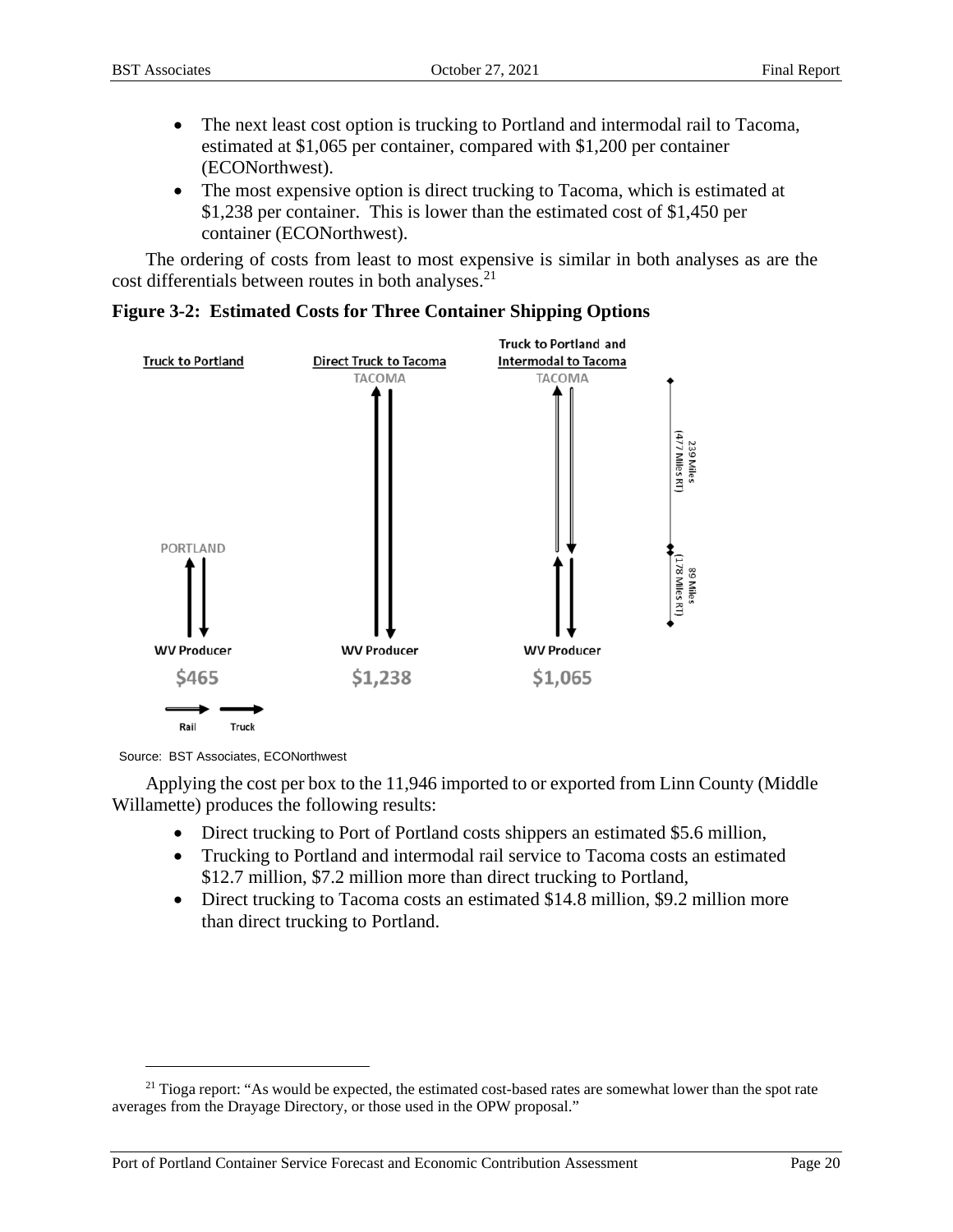| <b>Drayage Model Cost</b><br><b>Estimates</b> |         | <b>Truck to Port of</b><br><b>Portland</b> |       | <b>Direct Trucking to</b><br><b>Tacoma</b> |           |       |       | Truck to Port of Portland and<br>Intermodal service to NWSA |          |
|-----------------------------------------------|---------|--------------------------------------------|-------|--------------------------------------------|-----------|-------|-------|-------------------------------------------------------------|----------|
| Variable                                      | Rate    | Value                                      | Cost  | Value                                      | Cost      | Value | Cost  | Value                                                       | Total    |
| <b>Miles</b>                                  | \$0.43  | 178.2                                      | \$77  | 477.4                                      | \$206     | 178.2 | \$77  |                                                             | \$77     |
| Hours                                         | \$46.73 | 6.1                                        | \$286 | 17.1                                       | \$800     | 6.1   | \$286 |                                                             | \$286    |
| Loads                                         | \$25.00 | 1.0                                        | \$25  | 1.0                                        | \$25      | 1.0   | \$25  |                                                             | \$25     |
| Subtotal                                      |         |                                            | \$388 |                                            | \$1,031   |       | \$388 |                                                             | \$388    |
| Fee/surcharge                                 | 20%     |                                            | \$78  |                                            | \$206     |       | \$78  |                                                             | \$78     |
| <b>Total Truck</b>                            |         |                                            | \$465 |                                            | \$1,238   |       | \$465 |                                                             | \$465    |
| Intermodal                                    |         |                                            |       |                                            |           |       |       | \$600                                                       | \$600    |
| Total Cost est.                               |         |                                            | \$465 |                                            | \$1,238   |       |       |                                                             | \$1,065  |
| Comparison with<br>other estimates            |         |                                            | \$600 |                                            | \$1,450   |       |       |                                                             | \$1,200  |
| <b>Estimated Savings by Mode</b>              |         |                                            |       |                                            |           |       |       |                                                             |          |
| # Boxes                                       | 11,946  |                                            |       |                                            |           |       |       |                                                             |          |
| Cost by Mode (\$mils)                         |         |                                            | \$5.6 |                                            | \$14.8    |       |       |                                                             | \$12.7   |
| Savings (\$mils)                              |         |                                            |       |                                            | $-$ \$9.2 |       |       |                                                             | $-\$7.2$ |

#### **Table 3-6: Transportation Costs Albany to/from Portland or Tacoma**

Source: BST Associates, Tioga Group model, ECONorthwest

This methodology was utilized for each county with export and import containers. Across all regions in Oregon, the cost savings for Oregon shippers/receivers is estimated to be \$31.5 million less than the next best alternative (truck to Portland and use of intermodal rail to NWSA), as shown in Table 3-7.

|                                                        |                   | Transportation Costs (\$mils) <sup>22</sup> |                                            |                |  |  |
|--------------------------------------------------------|-------------------|---------------------------------------------|--------------------------------------------|----------------|--|--|
| Region                                                 | <b>Containers</b> | <b>With POP</b><br>container<br>service     | <b>Without POP</b><br>container<br>service | <b>Savings</b> |  |  |
| Portland- North Willamette                             | 26,297            | \$4.9                                       | \$18.0                                     | \$13.1         |  |  |
| Middle Willamette                                      | 23,882            | \$11.1                                      | \$25.4                                     | \$14.3         |  |  |
| Southern Oregon                                        | 879               | \$1.0                                       | \$1.6                                      | \$0.5          |  |  |
| Central Oregon                                         | 5,230             | \$4.6                                       | \$7.7                                      | \$3.1          |  |  |
| Eastern Oregon                                         | 743               | \$1.1                                       | \$1.6                                      | \$0.4          |  |  |
| Oregon Total<br>$\sim$ $\sim$ $\sim$<br>$\blacksquare$ | 57,031            | \$22.7<br>$\mathbf{r}$ and $\mathbf{r}$     | \$54.2                                     | \$31.5         |  |  |

#### **Table 3-7: Transportation Cost Savings in 2030 (Using 2021 Dollars)**

Source: BST Associates, Port of Portland Reports, Tioga Group

<sup>22</sup> Includes imports and exports.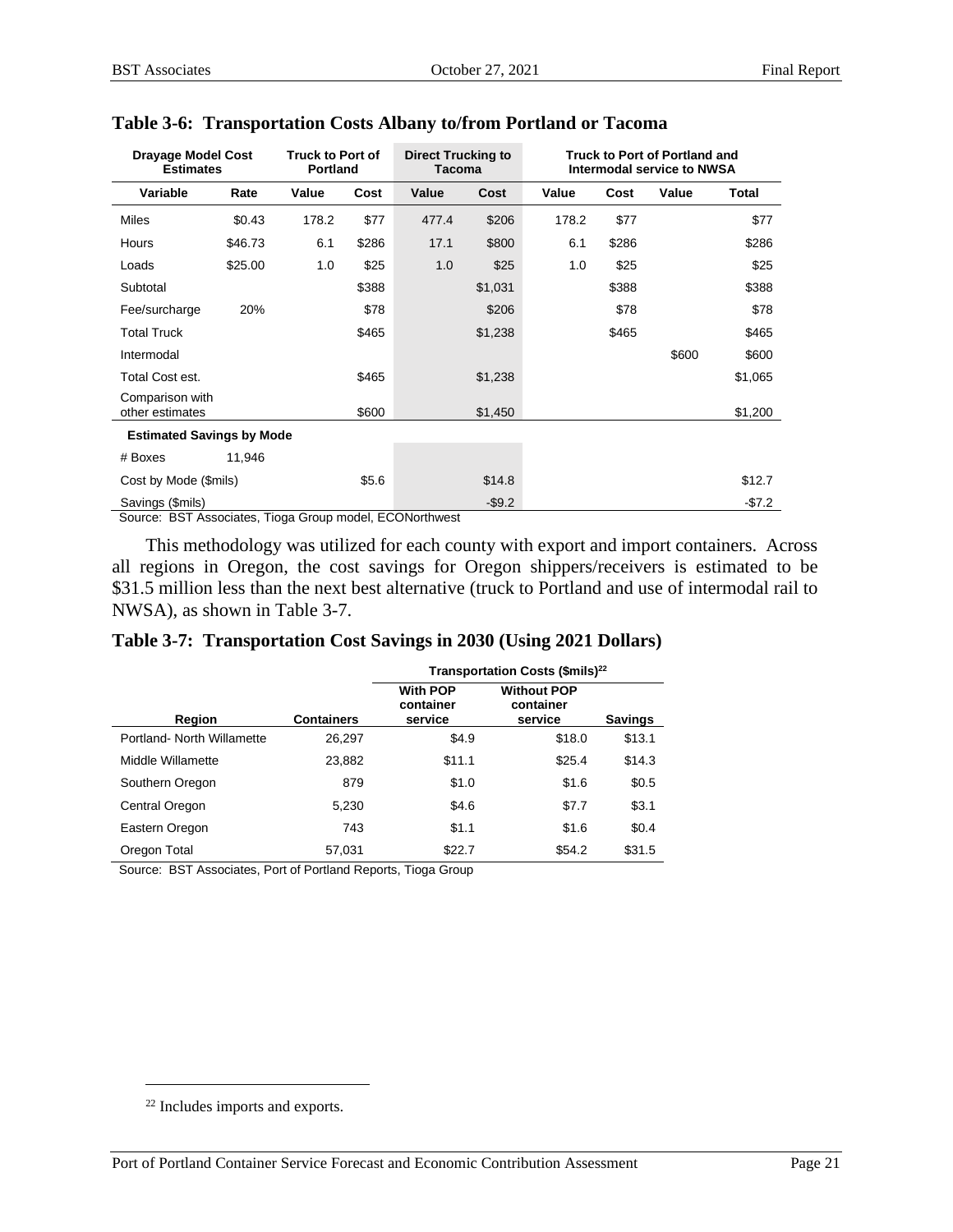# **Chapter 4. Summary of Economic Contributions from the Project**

This section presents a summary of the economic impacts associated with the proposed project at the Port of Portland.

This project will increase the space available for container operations at Terminal 6 by approximately 10 acres. This additional space will increase throughput capacity by an estimated 24,000 containers, or 43,920 TEU.

## Economic Contribution from Supply Chain

The project-related economic contribution from the supply chain that serves container operations is includes the following:

#### **Employment**

- The project contributes 178 direct jobs and 401 total jobs.
- Each direct job at the container terminal supporting 1.25 additional jobs.

## **Income**

- The project helps generate \$14.1 million in direct income and \$53.4 million in total income.
- Each \$1.0 of direct income supports \$2.8 of additional income.
- The jobs generated as a result of the project are relatively high-paying, with an average payroll (wages plus benefits) of \$79,000 per job. This is 36% percent higher than the statewide average wage in Oregon.

#### **Revenues**

 Direct revenues are projected to be \$35 million, including revenue associated with the activity in key sectors of the supply chain serving the Port of Portland.

## **State and Local Taxes**

State and local taxes are projected to be \$5 million.

These impacts are summarized in Table 4-1.

#### **Table 4-1: Supply Chain Economic Impacts Associated with the Project**

| Category                  | Amount   |
|---------------------------|----------|
| Jobs                      |          |
| Direct Jobs               | 178      |
| Total Jobs                | 401      |
| Personal Income (1,000)   |          |
| Direct                    | \$14,125 |
| Total                     | \$53,401 |
| Revenue (1,000)           | \$35,457 |
| State/Local Taxes (1,000) | \$5.128  |

Source: BST Associates, Port of Portland Reports for economic impact multipliers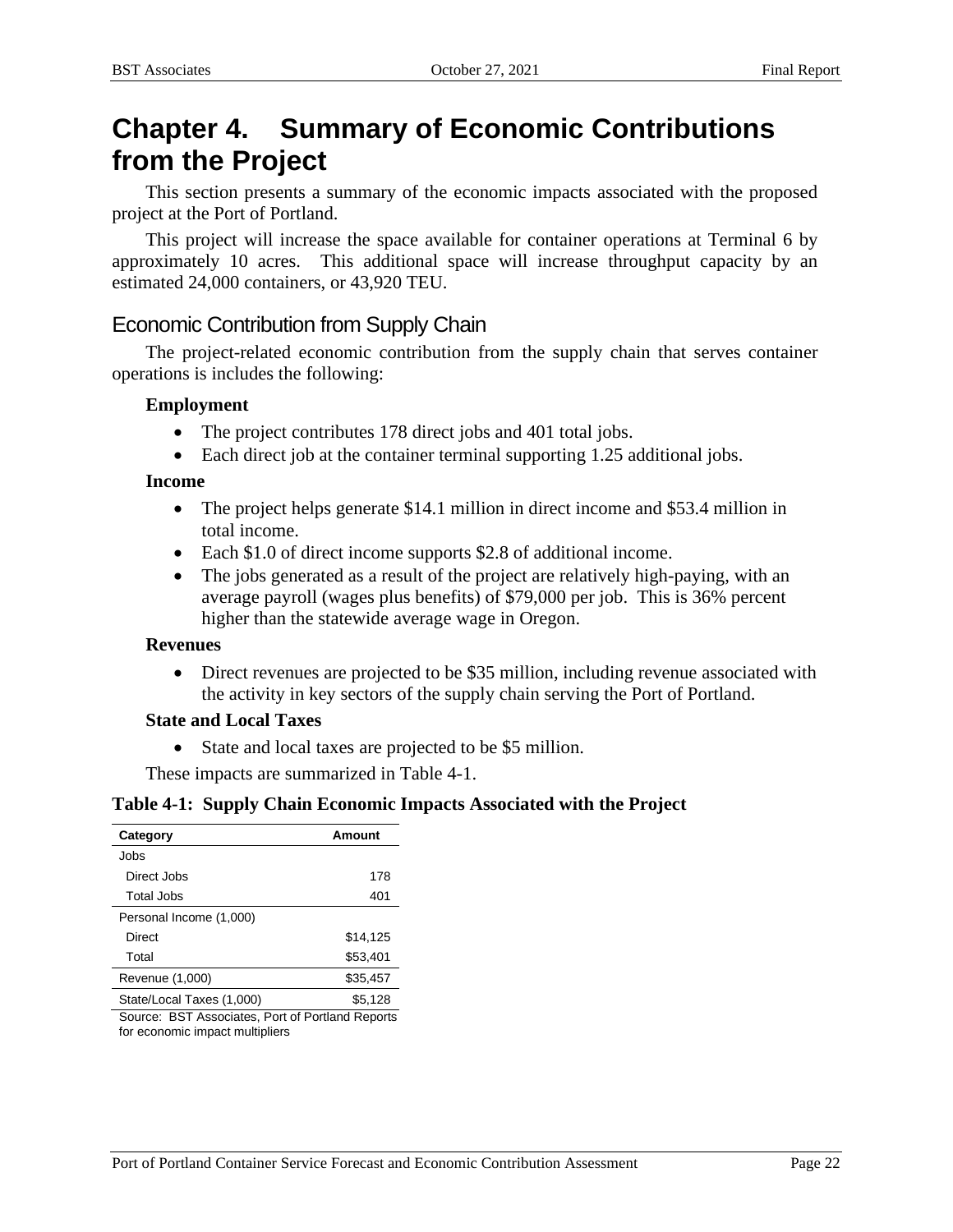## Related Impacts from Project

Firms that engage in export and import activity through the Port of Portland provide additional economic contributions. These related impacts are estimated based on the projected value of the additional project-related container traffic. The related impacts include the following

## **Trade Value**

The project is associated with:

- \$102 million of exports,
- \$386 million of imports, and
- \$491 million of total trade value.

## **Jobs**

The project is associated with:

- 1,181 export-related jobs,
- 1,643 import-related jobs, and
- 2,828 total related jobs.

## **Income**

The project is associated with:

- \$37.1 million of income from export-related jobs,
- \$73.7 million from import-related jobs, and,
- \$111.1 million combined export and import impacts.

These impacts are summarized in Table 4-2.

## **Table 4-2: Related Impacts Associated with the Project**

|                       | <b>Exports</b> | <b>Imports</b> | Total     |
|-----------------------|----------------|----------------|-----------|
| Trade Value (\$1,000) | \$102.197      | \$386.512      | \$491.044 |
| Jobs                  | 1.181          | 1.643          | 2,828     |
| $Income$ (\$1,000)    | \$37,096       | \$73,714       | \$111,125 |

Source: BST Associates

Container service at the Port of Portland facilitates exports and imports by Oregon firms, and supports jobs throughout the state. For each million dollars of exports, approximately 11.6 jobs are supported in Oregon. For each million dollars of imports, approximately 4.2 jobs are supported in Oregon. The export jobs are largely in agriculture/ crop production, forest products manufacturing and other industrial sectors and the import jobs are largely in retail and wholesale trade, as well as inputs to manufacturing.

## Transportation Cost Savings

The resumption of ocean container service at Portland has reduced transportation costs for many Oregon businesses. Transportation cost savings of \$7.8 million are projected as a result of proposed project improving ocean container service in Portland.